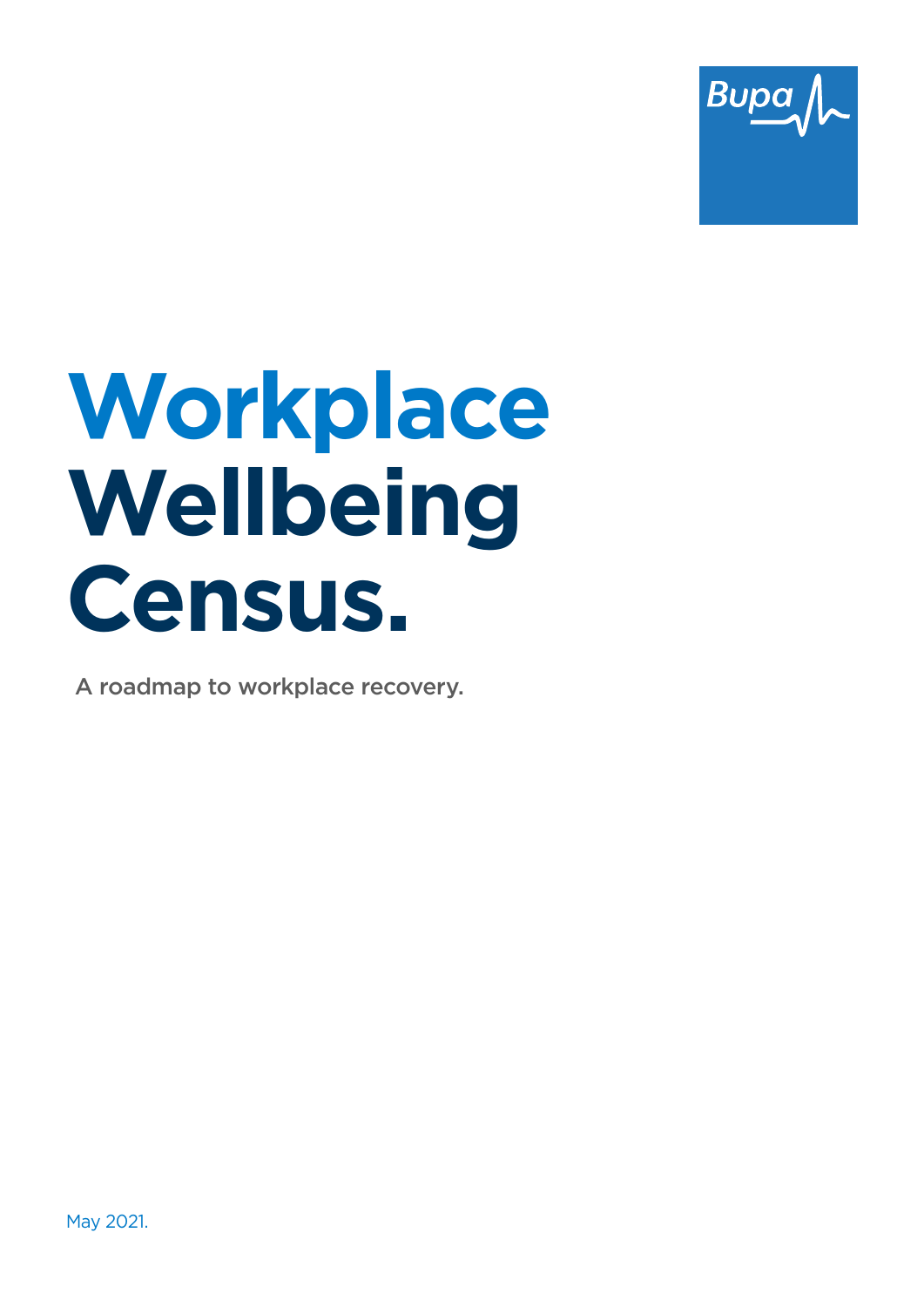# **Contents.**

| Foreword                                                           | 3  |
|--------------------------------------------------------------------|----|
| <b>Executive Summary</b>                                           | 5  |
| Introduction and outlook                                           | 8  |
| <b>Section one:</b><br>Creating a workplace of the future          | 13 |
| <b>Section two:</b><br><b>Tackling wellbeing challenges</b>        | 19 |
| <b>Section three:</b><br><b>Engagement with wellbeing services</b> | 25 |
| <b>Section four:</b><br>Change for the long-term                   | 30 |
|                                                                    |    |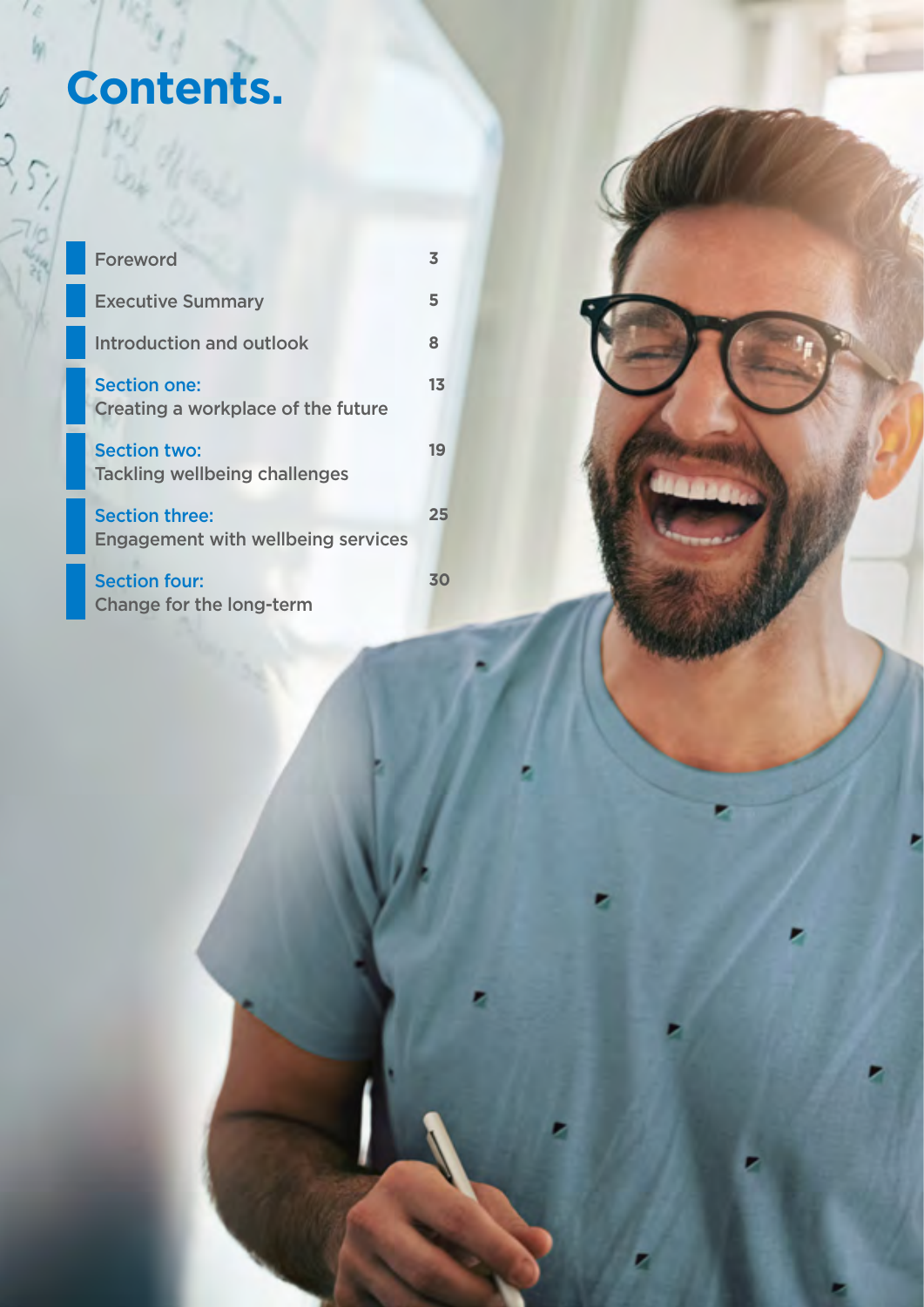### **Foreword.**



#### **Mark Allan**  Commercial Director, Bupa UK Insurance

It's impossible to overstate the impact of the COVID-19 pandemic on business over the last year. Organisations in all industries have had to adapt and evolve in the face of the crisis, while working against a backdrop of major economic uncertainty. And this has clearly taken its toll, as disappointingly our research suggests that cases of bullying negatively affecting employee wellbeing are now double their levels in 2019 in the nation's workplaces.

As we look towards a period of recovery and regrowth, we should celebrate positive actions that employers have managed to take over the last year. For example, many businesses have seen the benefits of enabling remote working for the long-term, and bringing traditionally in-person services online.

While it's been a gruelling year for all organisations, workplace wellbeing is one important area where the pandemic has fuelled progress. Work plays a crucial part in most people's lives, and not just in providing a source of income. It can give us a sense of purpose and achievement, boost our self-esteem, and provide an opportunity to socialise and build friendships with our colleagues at a time when so many have been isolated. At Bupa, we know that a focus on wellbeing allows businesses and their people to thrive.

Bupa's 2021 *Workplace Wellbeing Census* uncovers a number of 'wellbeing gains' resulting from working through the pandemic. More than 4,000 employees were surveyed across all industries, nations and regions to gain a comprehensive view of the impact that the pandemic has had on the nation's workers. These results have been compared to our last study, conducted at the end of 2019 before the pandemic hit, to provide a benchmark for how businesses have changed over the time and what employees want going forward.

Employees report that they're benefitting from the ability to work from home, a healthier work-life balance and diminishing accessibility issues. And, importantly, businesses are now able to better understand the needs of their employees. Many are improving their wellbeing provision, offering better information and support, or providing access to health services.

**At Bupa, we know that a focus on wellbeing allows businesses and their people to thrive.**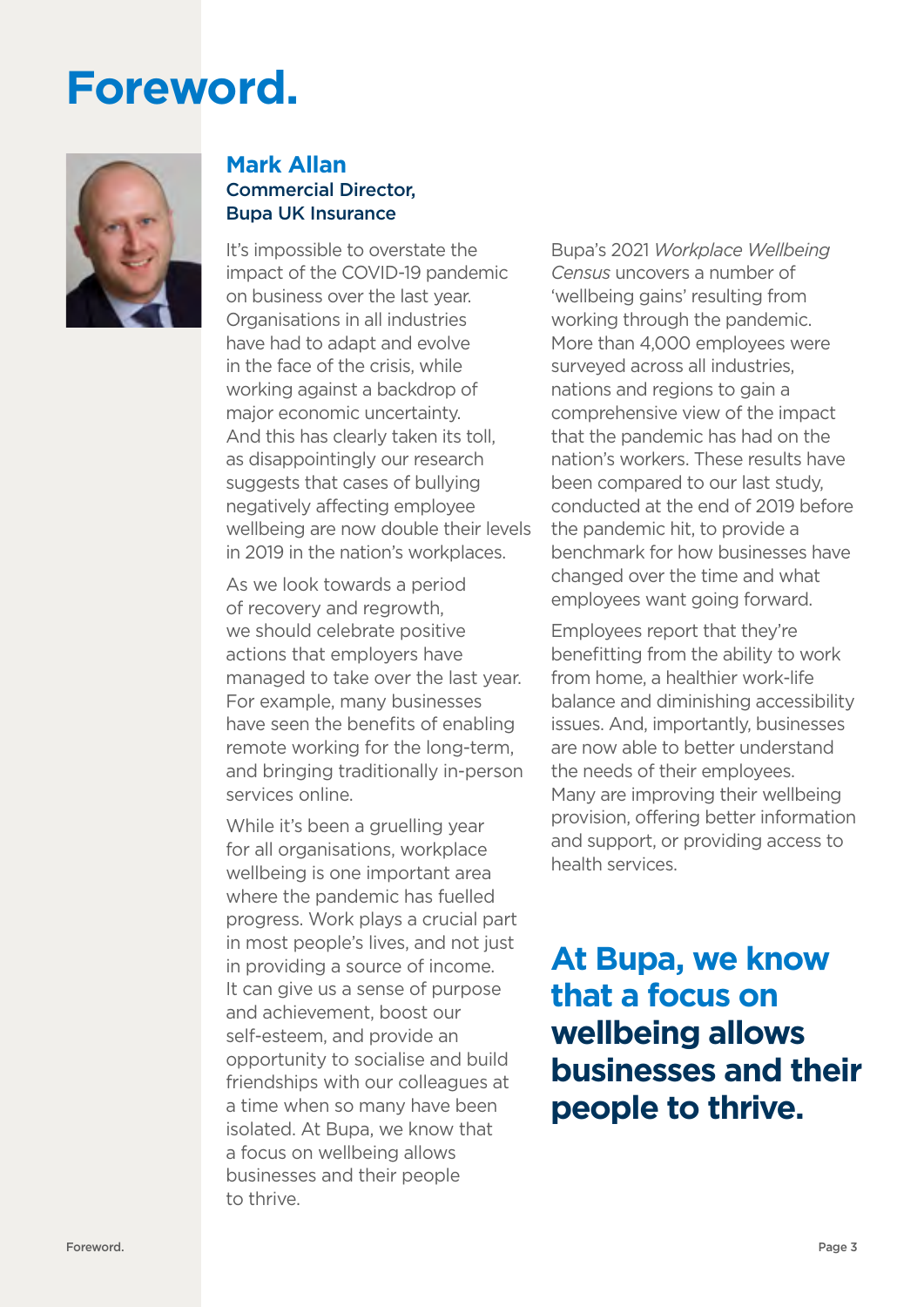

So, our Workplace Wellbeing Census shows that there's a lot for employers to be proud of after the difficulties of the last 12 months. which many will be hoping to carry forward. We know that employees now want to see the wellbeing gains they've enjoyed taken forward for the long-term – believing that they should become part of both wellbeing packages and, indeed, normal working life. And, with a return to normality likely to be a lengthy process, businesses will need to continue managing uncertain and changing workplace dynamics.

By seizing the wellbeing opportunity presented by the pandemic, there are numerous benefits to be found. Firstly, employers can build a happier and more mentally resilient workforce. And with happier people comes better performance, better staff attraction and retention, fewer sick days, and a more diverse and inclusive workforce.

For many businesses, there is now not just an opportunity for recovery, but for renewal. Employee wellbeing can, and should, be the central tenet of any organisation's COVID-recovery plan – and its culture too. Success in a post-pandemic working world lies with the businesses who take this once-in-a-generation opportunity for change: Progress made now will reap rewards in the future.

### **Employee wellbeing can, and should, be the central tenet of any organisation's COVID-recovery plan – and its culture too.**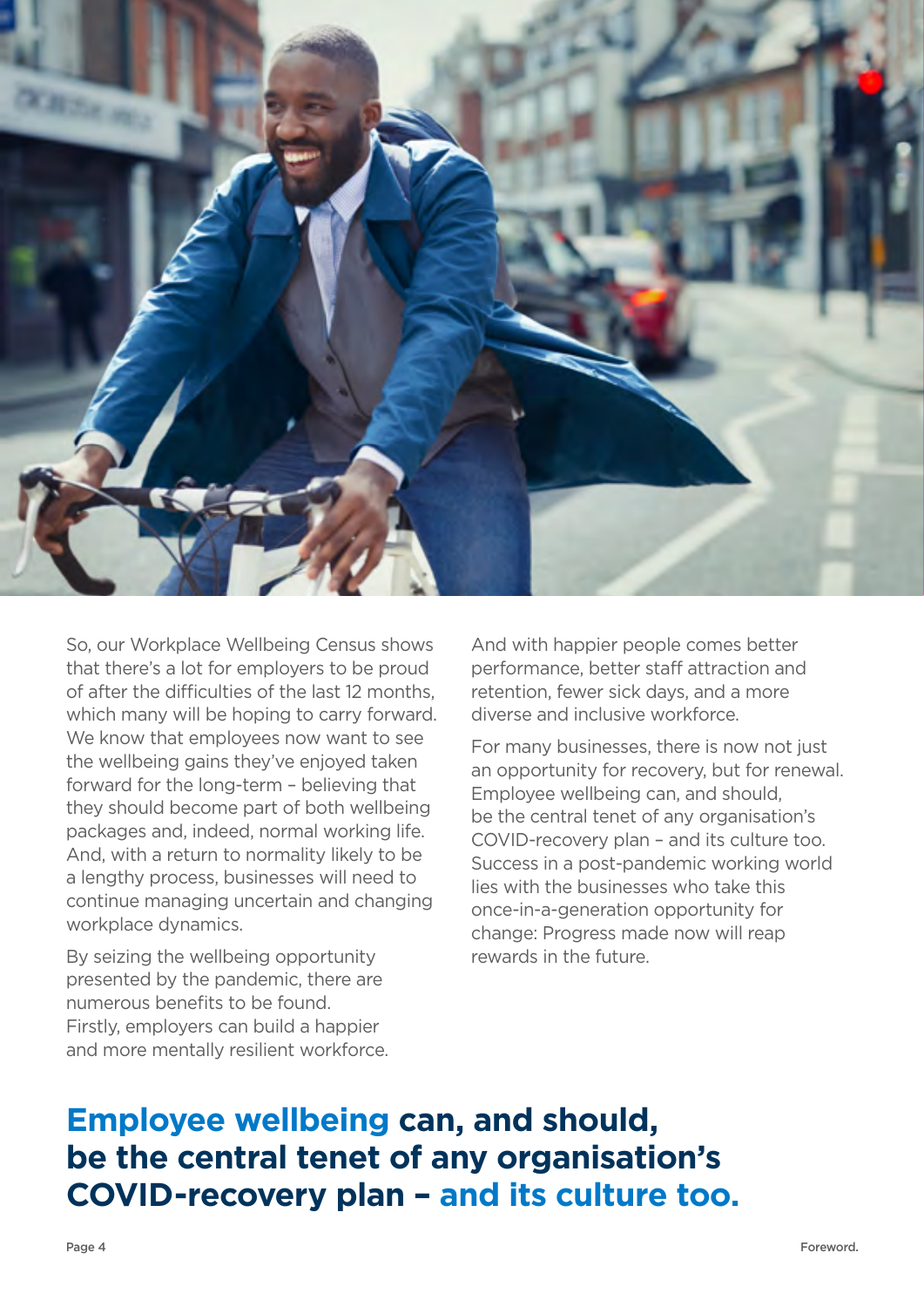## **Executive Summary**

### **How has the pandemic affected employee wellbeing?**

Employee health is vital to every business, and over the last year in particular, many employees have come to expect that their employer cares about their health.

At Bupa we know that a happy, healthy workforce is a positive one: employees who feel that their organisation takes an interest in and prioritises their wellbeing are more likely to be engaged, motivated and loyal.

But the ability to provide wellbeing support has been significantly challenged over the last twelve months. With multiple stay at home orders issued throughout the year, a signifcant proportion of the workforce have spent little or no time in their physical workplace, without seeing their colleagues face to face.

This has raised a question for conscientious employers:

How do you foster a culture of wellbeing in a team or organisation spread across the country, or even the world?

The impact of workload on mental health has significantly decreased to 27%, down from 36% in 2019

**46%**

Nearly half (46%) claim that wellbeing services have improved



And employers have a greater understanding of mental health (according to 36% of the workforce)

# **78%**

The number of employees reporting good mental health at work has increased from 76% to 78%



FIG: Wellbeing gains made in 2021.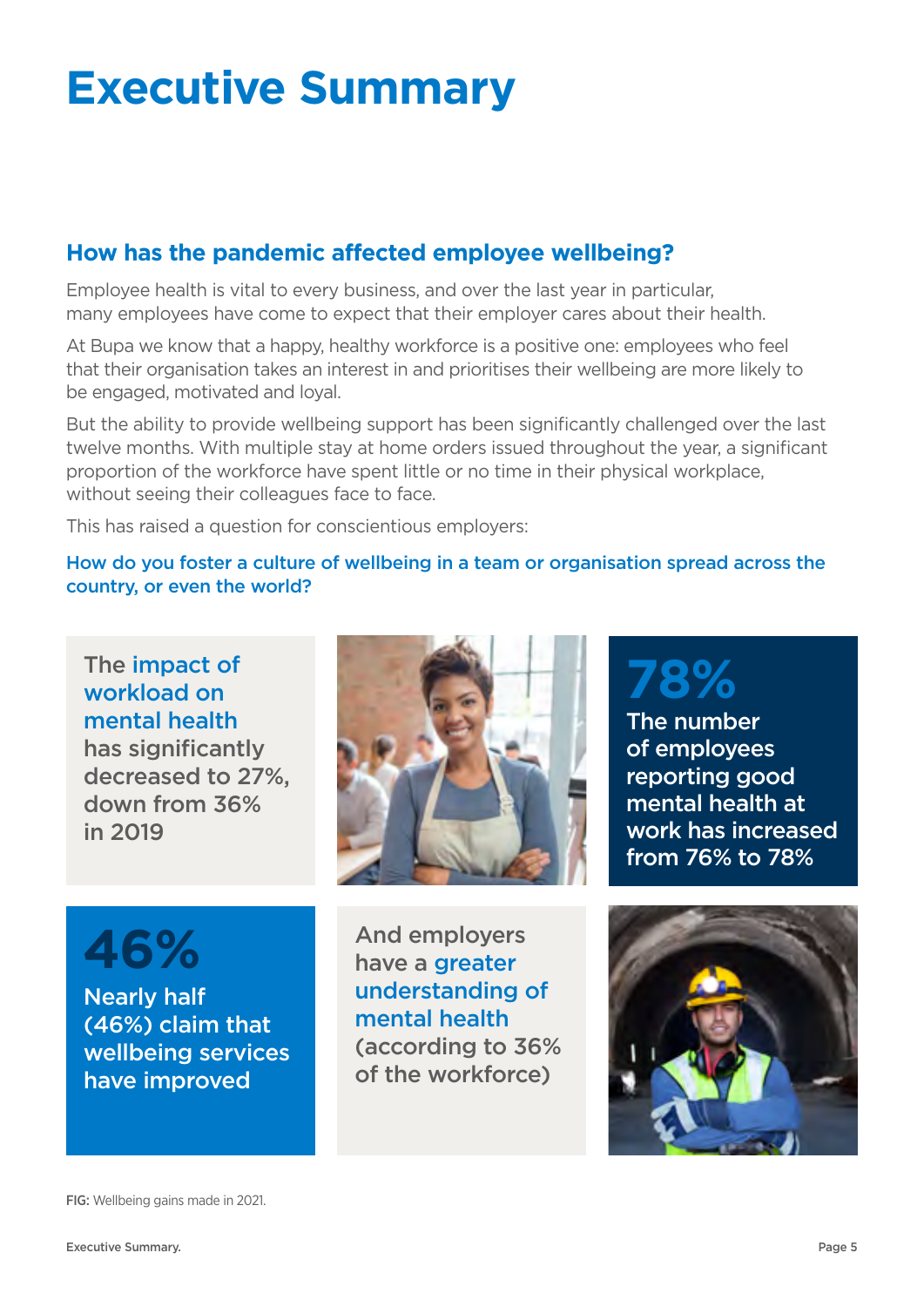### **What does the future of wellbeing look like?**

With social distancing measures easing, and plans for a return to some form of "normality" pencilled in for later in 2021, can employers expect to return to pre-pandemic ways of working?

To put it simply, it's highly unlikely. Employees are looking to take some of the benefits of lockdown, such as the option to work from home, back into post-COVID working life.

Our report shows that organisations have been able to make a number of wellbeing gains over the last year, from inclusivity to better work-life balance, which people will be keen to see remain in place.

**Employees are looking to take**  some of the benefits **of lockdown, such as the option to work from home, back into post-COVID working life.** 

#### What wellbeing services do employees want from their employers in the next 12 months?

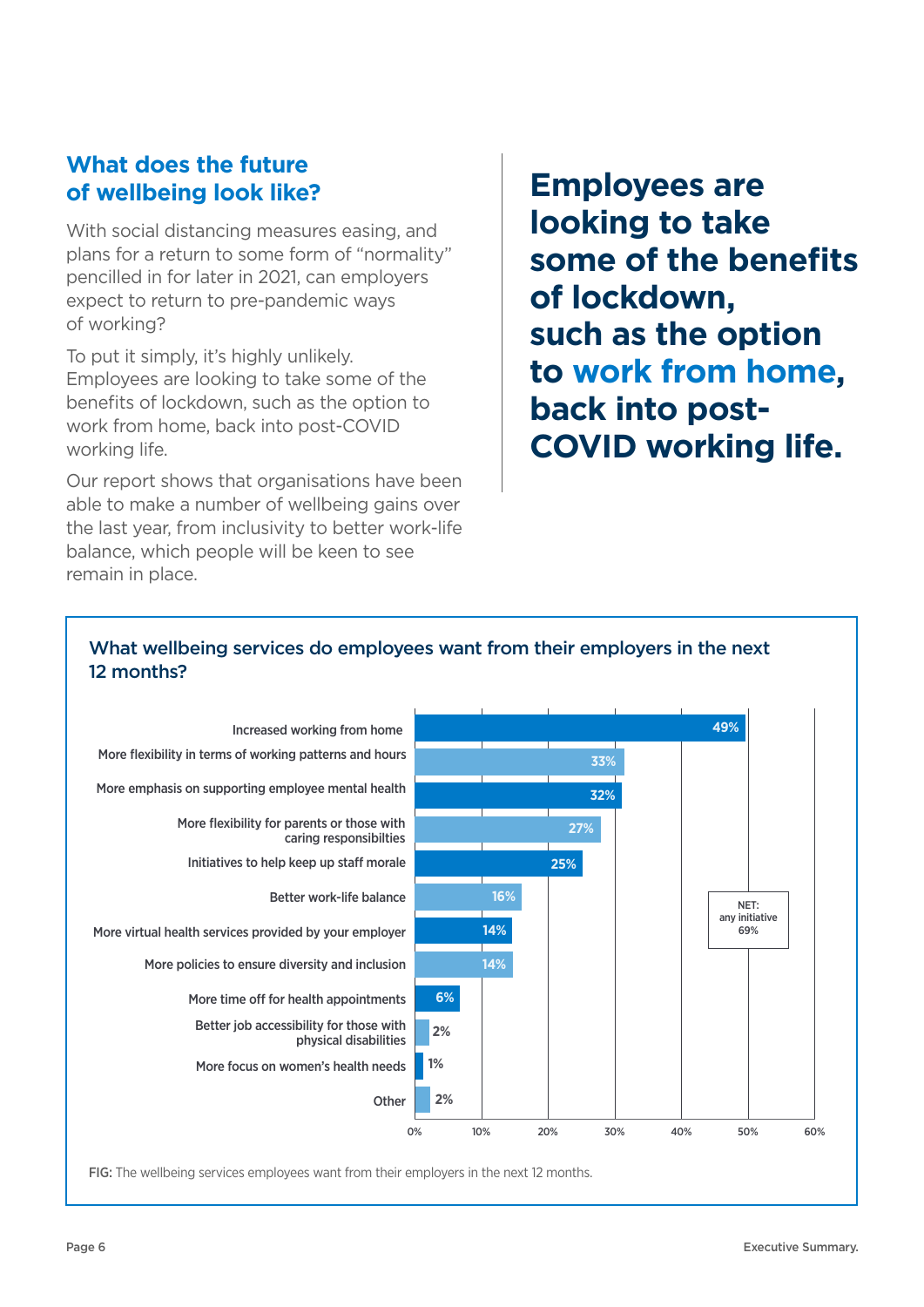### **Four wellbeing learnings businesses can take from the pandemic:**

#### 1. Favour flexibility

- $\blacksquare$  The majority of us have experienced a change in our working life as a result of the pandemic whether it's the end of our commuting lives, changes to job roles, or the industries in which we work
- Some of these changes are perceived as positive: amongst employees, the availability of remote working, the opportunity not to have to travel to the office, and flexible working patterns are all wellbeing gains that were considered an incentive, offered by some employers pre-pandemic
- But there's still work to be done. For organisations planning their route out of the pandemic, and back to the workplace, making sure the wellbeing gains brought about by COVID-19 remain part of reality will enable more employees to work in a way that makes them feel comfortable and empowered to put as much into their work as possible

#### 2. Put mental health recovery at the top of the agenda

- $\blacksquare$  The mental health impact of the pandemic has been enormous, not just in a work setting, but for individuals suffering from isolation, bereavement or health anxiety. As we transition back into pre-COVID ways of working, we need to keep the mental health of people front of mind
- Where initiatives such as line manager training, teaching resilience and appointing mental health first aiders were making a significant impact on managing mental health in the physical workplace, organisations now need to rethink the way that they manage mental health, to accommodate the new ways of working brought about by the pandemic

#### 3. Accessibility is key

- $\blacksquare$  We've seen a marked increase in the number of health and wellbeing services offered by businesses over the last year, and our study recognises that employees are generally pleased to be offered them. even if they haven't had to use them yet
- **Most say that their employer has** introduced some form of initiative in response to the COVID-19 pandemic and many hope that these changes will become permanent
- Taking this health-first approach to people management moving forward, and ensuring employees have access to help for both mental and physical health concerns will see employers enjoying greater productivity, reduced turnover and reduced absences, which all makes for a more successful business environment

#### 4. Culture, diversity and inclusion

- **Organisations with diverse and inclusive** workplaces boast a number of benefits; not only does it make for happier working conditions for employees, it also opens them up to new ideas, innovation, and greater understanding of the world they serve
- We must increasingly put diversity at the top of the agenda. Some ground has been made over the last year, as one in seven employers (14%) has introduced policies to ensure diversity and inclusion in the past 12 months, but there's demand from their people that they keep up with these initiatives moving forward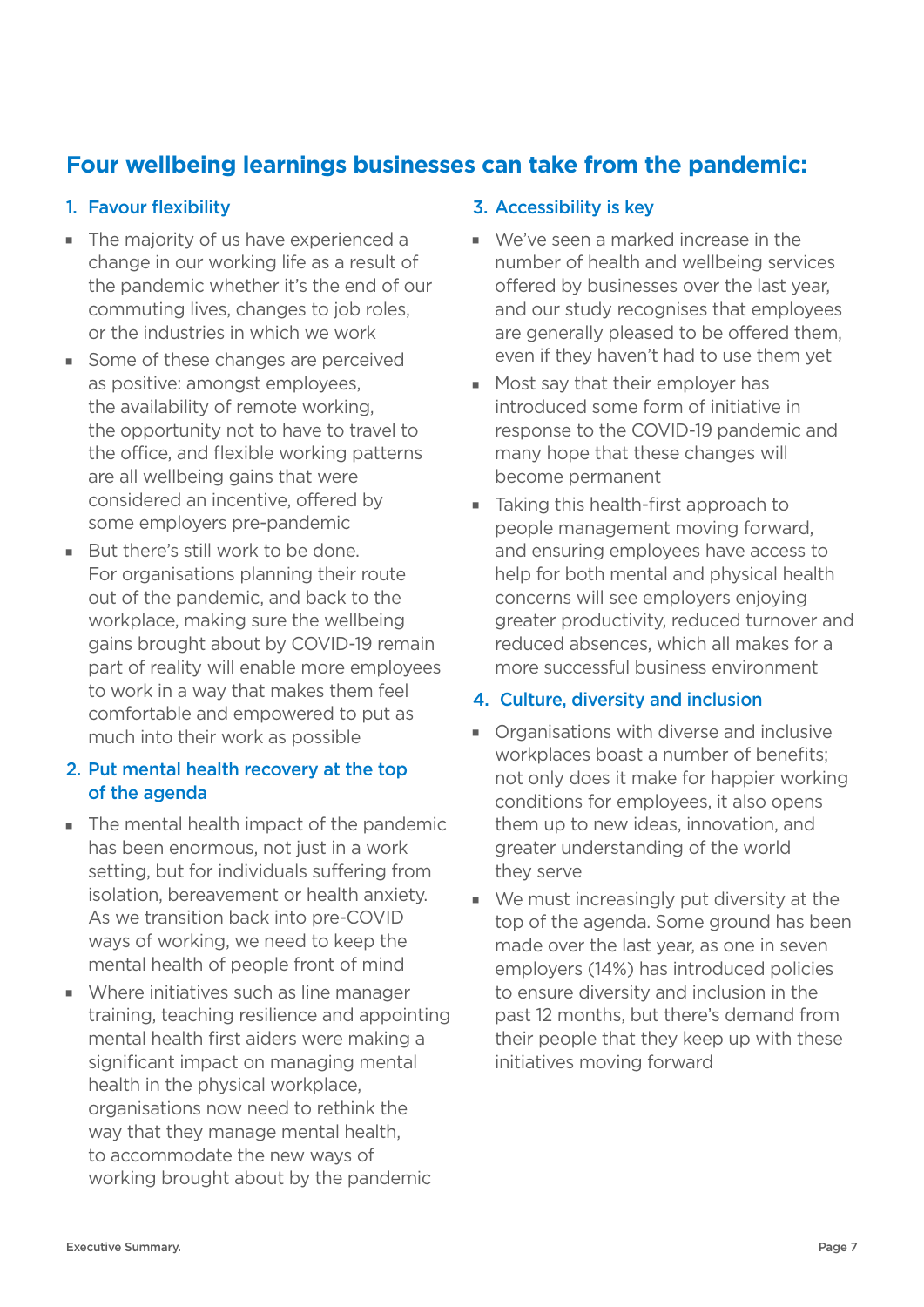## **Introduction and outlook.**

Everyone has to care for their mental health as they would their physical wellbeing. As with physical health, it also fuctuates along a spectrum. It can vary from sound mental wellbeing to severe mental health problems.

We know that work can have a huge impact on mental health – in the best cases it can promote wellbeing, but it can also trigger or exacerbate poor mental health. This can include struggling with low mood, stress or anxiety, and common mental health conditions include depression, anxiety, phobias, obsessive-compulsive and bipolar disorders.

Mental health problems affect around one in four people<sup>1</sup> in any given year, and we know that concerns have been exacerbated by the pandemic. Some employees will be fearful about contracting the virus, others will be anxious about family and friends. Some have suffered bereavements during the last year,

often without the chance to say goodbye or attend funerals. There will also be fears about job security, returning to the workplace (including the risks of using public transport for commuting) and financial concerns.

The positive news is that, despite a challenging 12 months for business, a number of wellbeing gains that have emerged from the changing working practices necessitated by the pandemic. Promisingly, 78% of UK employees say they have experienced either fairly good or good mental wellbeing at work during the Coronavirus crisis – this is even slightly up on pre-pandemic levels, where 76% reported the same.



1 McManus, S., Meltzer, H., Brugha, T. S., Bebbington, P. E., & Jenkins, R. (2009). Adult psychiatric morbidity in England, 2007: results of a household survey.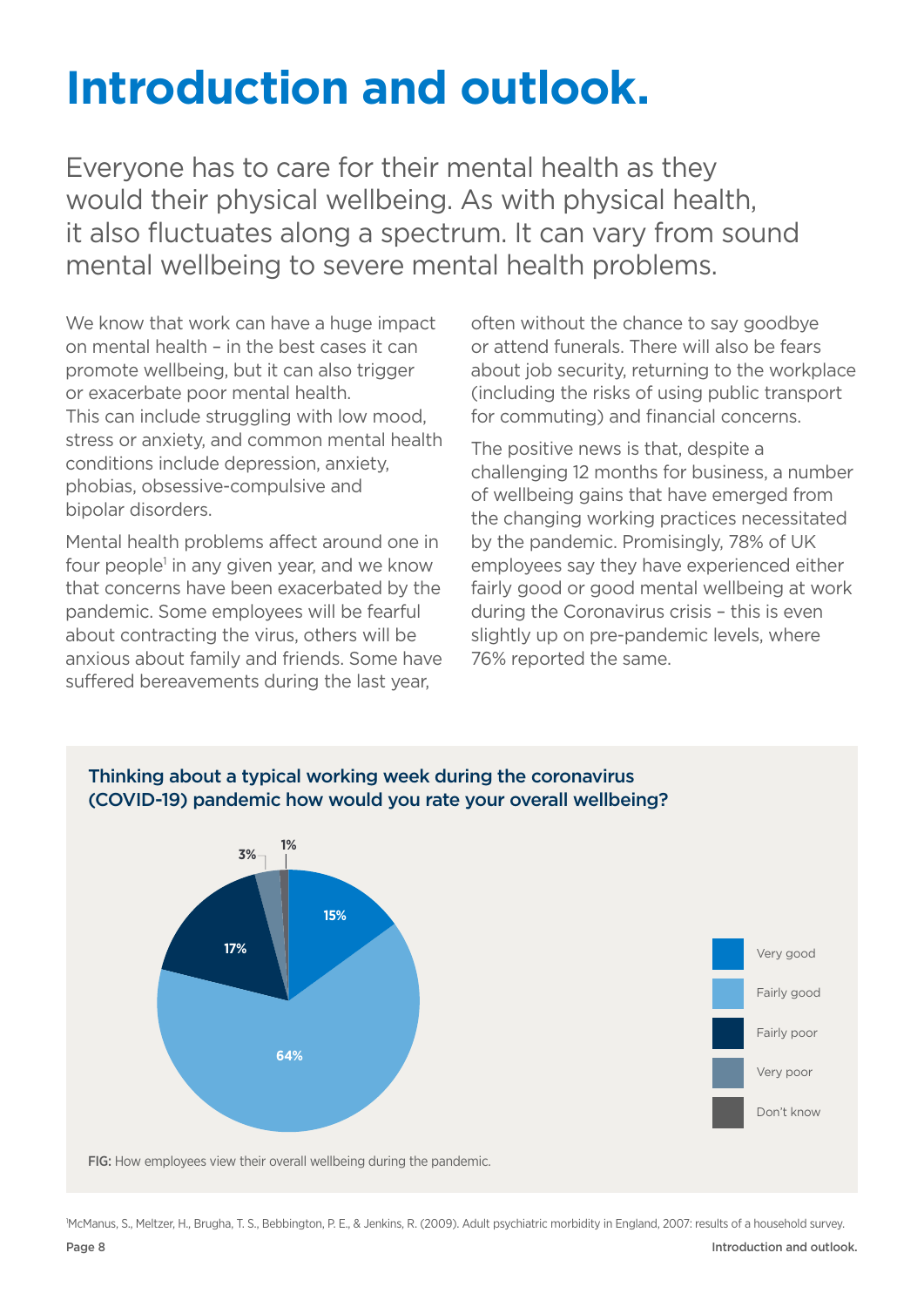

One of the biggest shifts for many workers has been the closure of offices and the requirement to work from home. Approximately two-fifths of employees (39%) have been working entirely from home since March 2020, with a further 13% working from home for most of this time. And, while this has posed challenges, including social isolation and the blurring of boundaries between work and home, many have reported a positive effect on their wellbeing. 73% of respondents to our survey believe that working from home provides better flexibility for their lifestyle.

Indeed, more formal fexibility, including shorter, compressed days, job sharing – or just making work 'asynchronous' – has been a necessity for many, particularly home-schooling parents. Leading on from this, two-ffths (37%) of employees found the reduction in commuting time a positive change.

Women are more likely to have found changes to working practices positive, while men are more likely to say that they simply did not have any impact on their wellbeing. In particular, women are more likely than men to have benefited from the availability of working from home (33% vs 26%) and fexible working (22% vs 16%).

Similarly, older employees are more likely than younger employees to be ambivalent towards changes in working trends, refraining from judging pandemic-induced shifts as either positive or negative. The availability of flexible working and working from home was particularly well received by younger employees; of those aged 25 to 34, 40% say that working from home has been a positive change, and 26% say the same about flexible working.

**Tom Hoosen-Webber, People Director, Bupa UK Insurance** 

The demands of the workforce have changed as a result of the pandemic. Younger employees in particular expect greater flexibility from their organisation as a result of their experience over the last year. Employers that are keen to attract top talent need to be aware of what's most important to their new cohort of employees and offer the working practices they value if they want to remain competitive."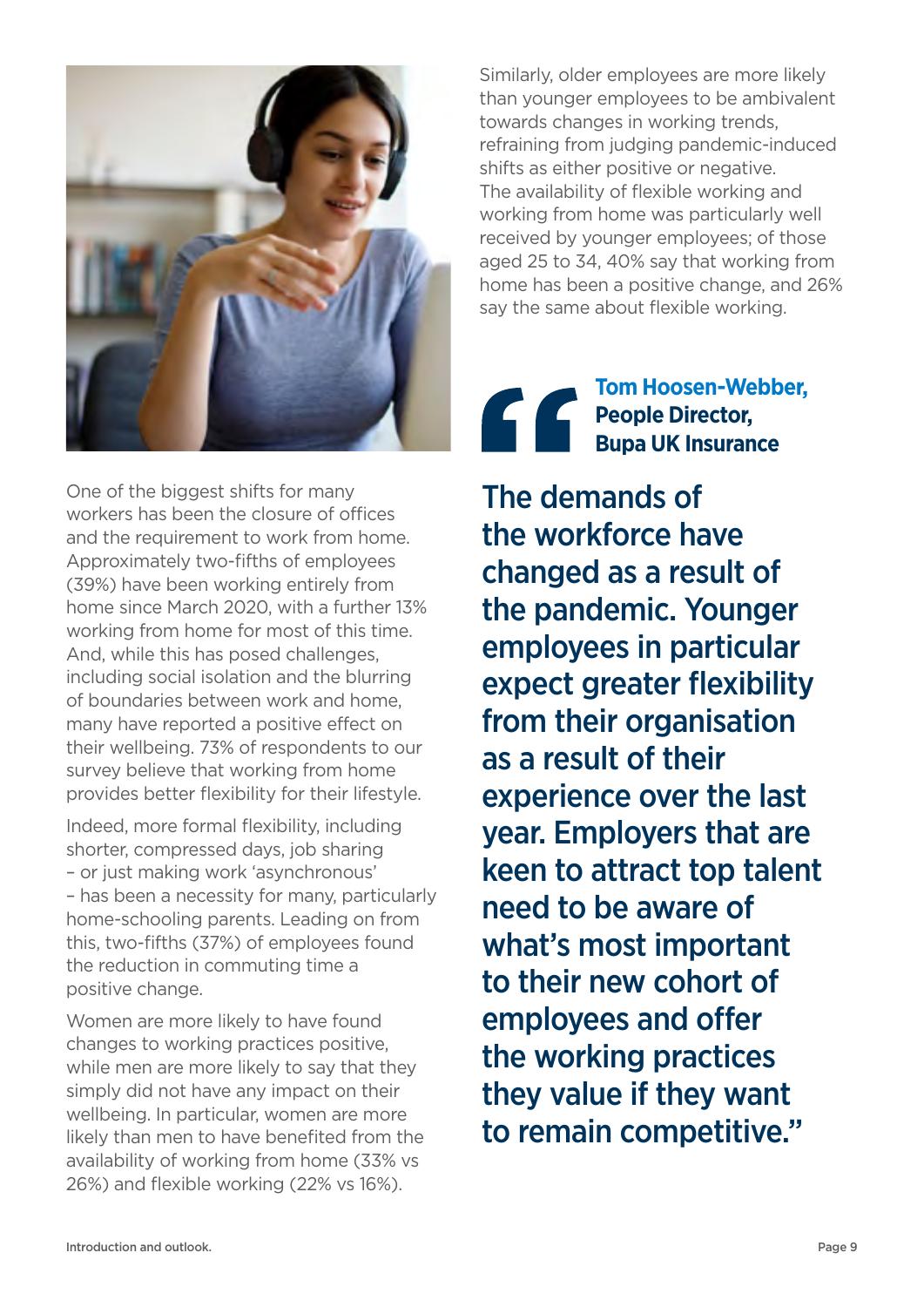#### Which factors have impacted positively and negatively on employees' wellbeing over the past 12 months?

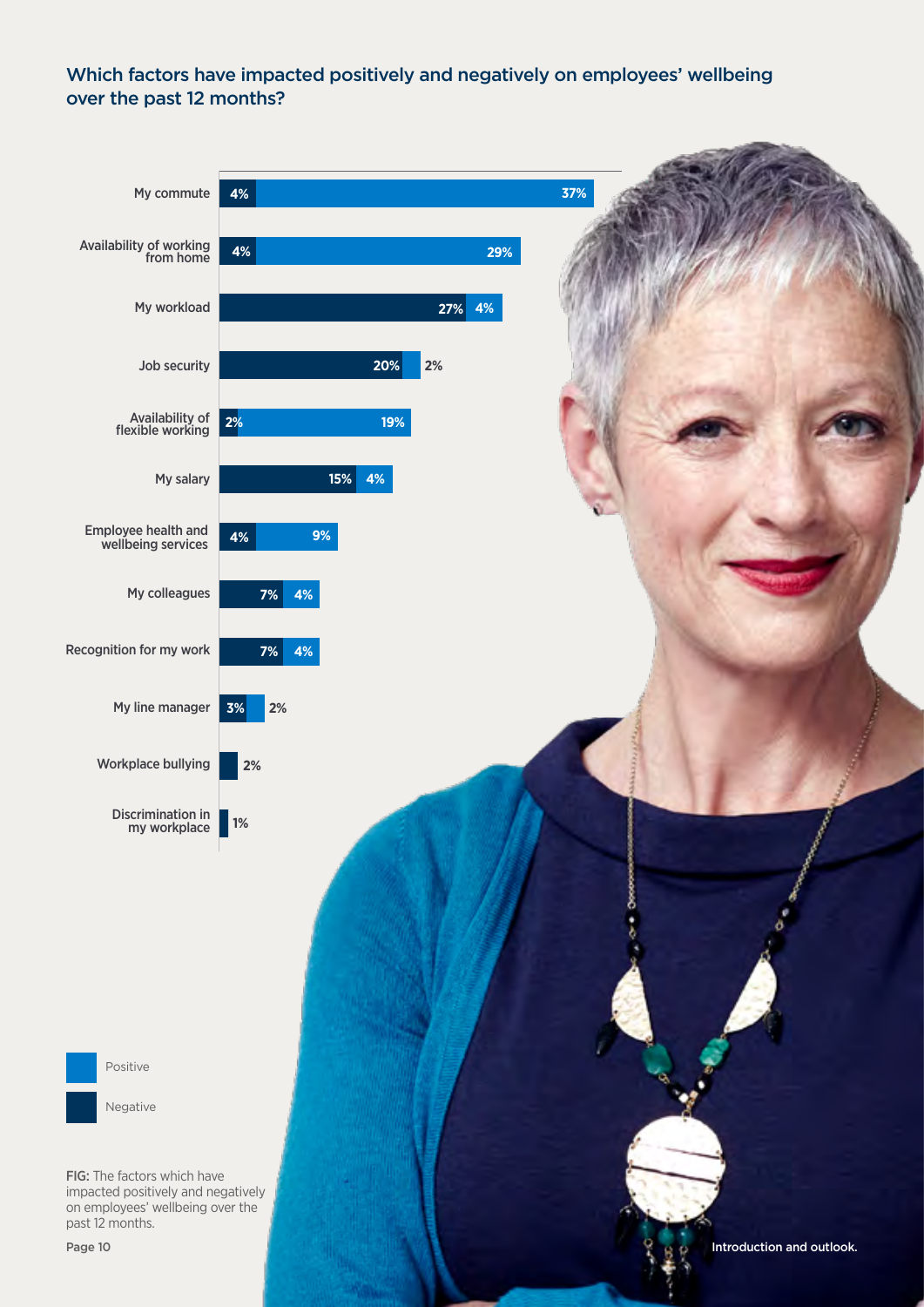What's more, some core pillars of office life that we might expect to have diminished simply haven't. This is perhaps down to the great work many businesses have done when it comes to implementing communication technology and strategies – ensuring that teams are still able to collaborate, even when physically apart.

But gaps remain: While 78% of workers reported that their overall wellbeing has been "good" during the pandemic, 61% believe the crisis has had an overall negative impact on their wellbeing – with the youngest workers being the most likely to report that their wellbeing has been negatively impacted by COVID-19. So we must acknowledge that there is still some work to be done for businesses to ensure employee wellbeing. This is particularly important in working environments, which are likely to change and are unpredictable.





#### What impact has the pandemic had on employee's wellbeing?



FIG: Whether the pandemic has had a positive or negative impact on wellbeing. Introduction and outlook. Page 11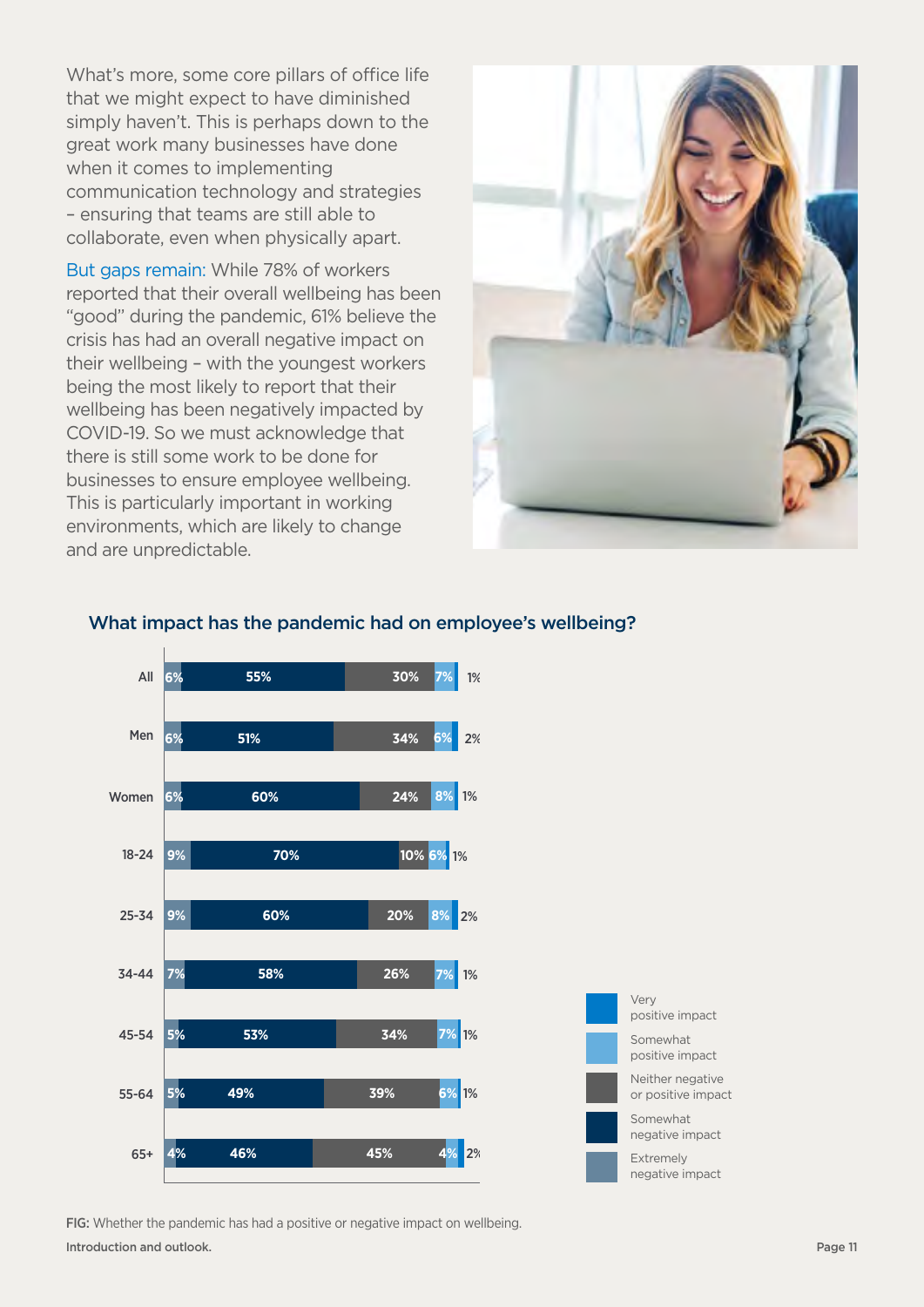



**Dr Luke James, Medical Director, Bupa UK Insurance** 

During the pandemic many employers have put initiatives into place to address mental health conditions, from offering more comprehensive health insurance to flexible working to social and collaborative activities to improve morale. And, encouragingly, many of them are already seeing the benefits of doing so: they have proven their commitment to supporting employee wellbeing and as a result are beginning to see happier, more settled, healthier and more productive workers.

The question for employers is now what they do next. How do they take the wellbeing gains that have been won during the pandemic, and address issues and challenges employees have faced, for the long term? How do they fulfil their duty of care to staff, while simultaneously reaping the benefits of better productivity, which comes alongside better wellbeing?"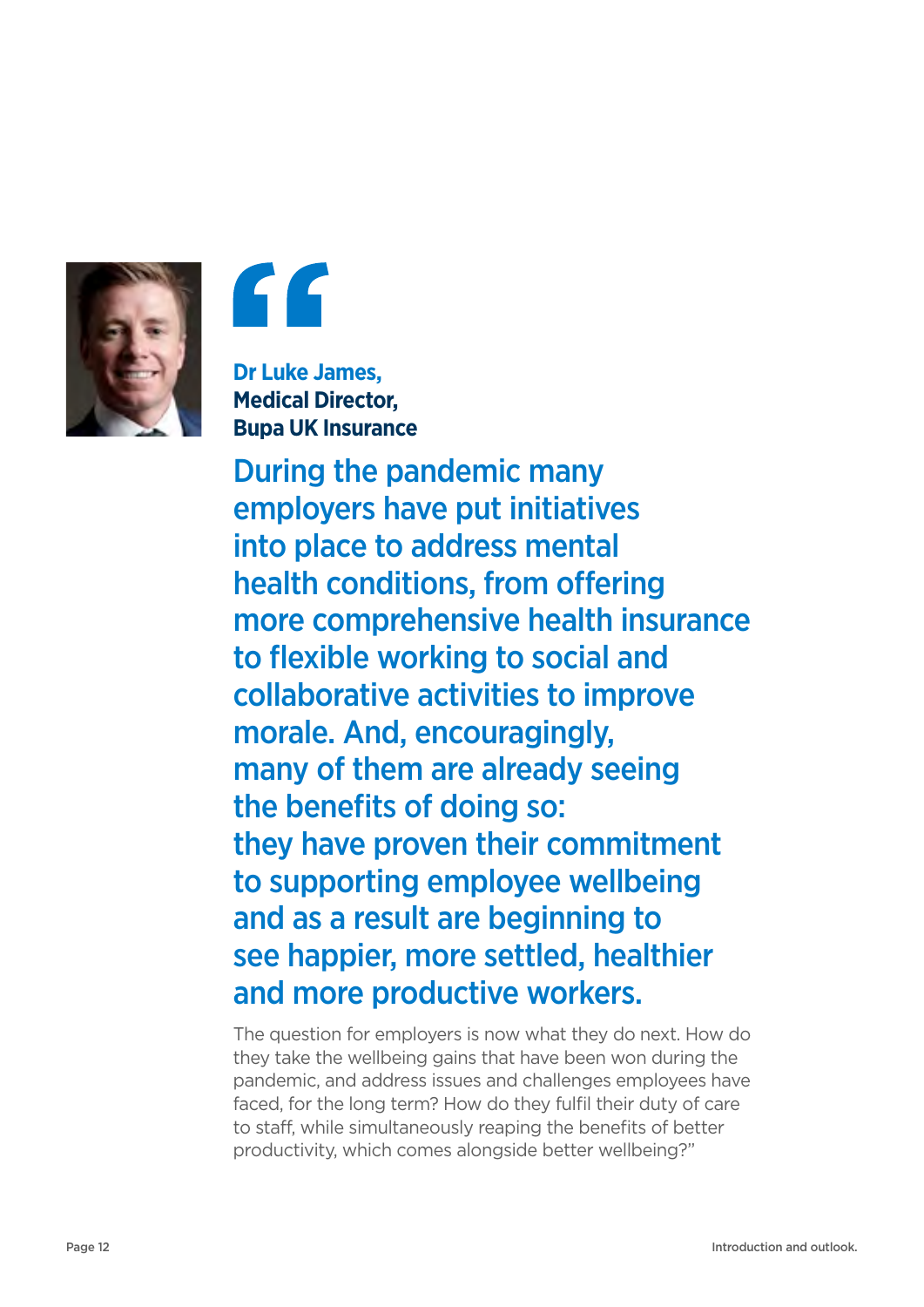### **Section one: Creating a workspace of the future**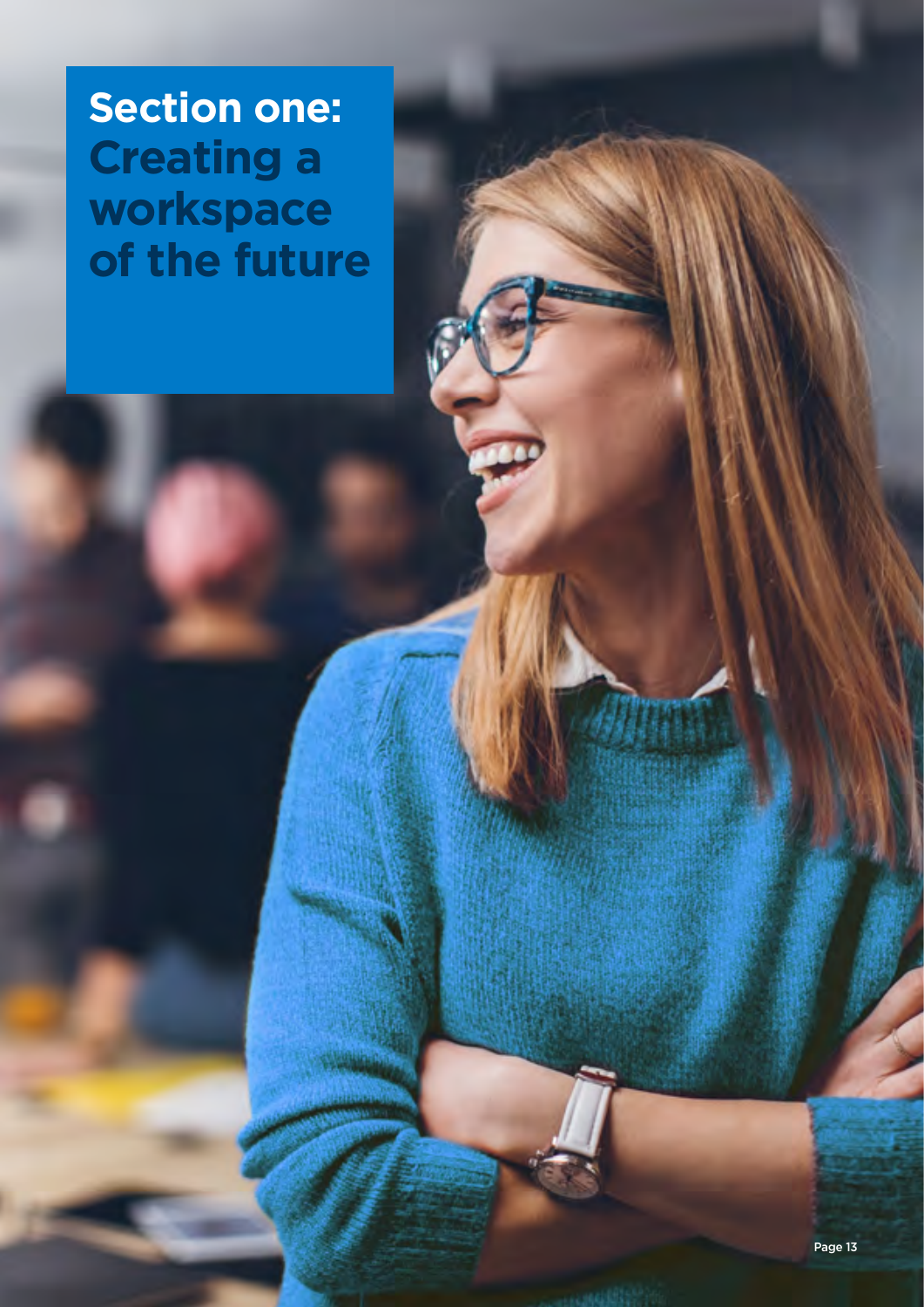The Census findings help us provide a clear roadmap for businesses for the year ahead. We're able to learn from how employees have both benefted and lost out as a result of changing working practices, and determine what they now need from their employers.

We can also better understand how employees have been affected by the stresses and strains of the last twelve months, and, as a result, the wellbeing services and working practices they now require.

### **Working from home**

It's clear that many employees in the country have settled into the rhythms of mandatory remote working, as directed by the government. And now, as companies try to decide the best way forward for their employees, it is evident that some don't want to push the genie entirely back into the



**Dr. Luke James**  Employees want the best of both worlds: structure and sociability on one hand, and independence and flexibility on the other."

bottle. Indeed, our research shows that 23% of workers would like a mixture of home and office working in the future - capitalising on the benefits of both environments.

There is a marked gender split here, with women more likely to want to work from home after the pandemic than men. Seven out of ten (70%) women want to work from home at least partly compared to 63% of men.

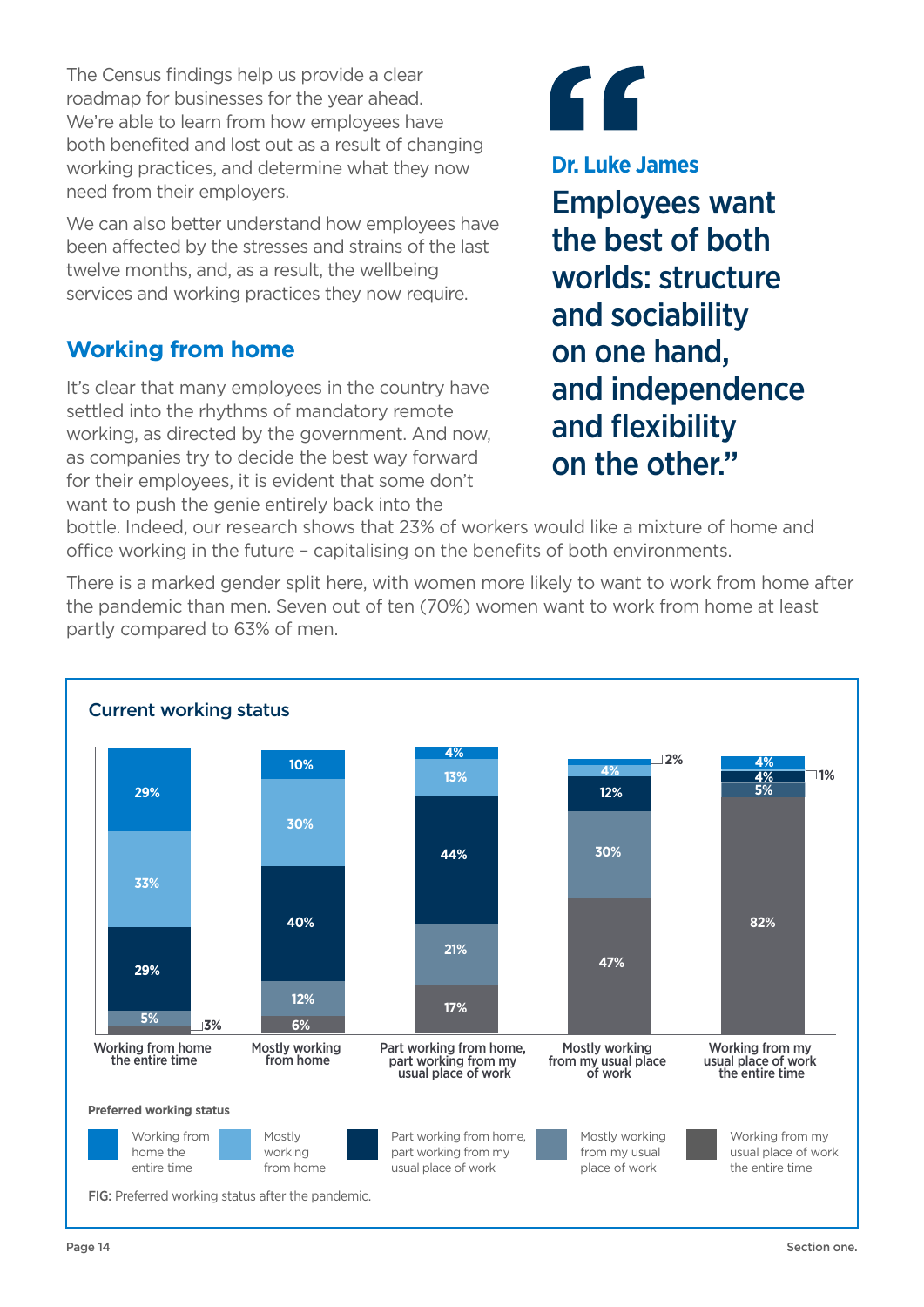Younger respondents are also more likely to have a preference for home working with nearly four-ffths (79%) of those aged 25 to 34 wanting to work from home after the pandemic is over; in contrast, half (50%) of those aged 65 and above want to work in their usual place of work full-time.

And it does not appear that a preference for home-working is driven by childcare needs: those with no children are just as likely as those with a child under 18 to want to work from home after the pandemic (74% vs 71%). In the short term, companies are managing this demand in varied ways. Some have given employees permission to continue working remotely even as businesses reopen. Some are looking to recall to the workplace in staggered groups. Others are planning to leave it entirely up to individual workers to decide where to base themselves.

But businesses are also starting to think about the longer term, including alternative ways to structure work communication and hours as well as physical presence. And what many are converging on amid the ongoing uncertainty is different models of hybrid working.

Of course, hybrid working patterns won't suit everyone, and aren't available to every sector. The pandemic has also drawn attention to disparities among those allowed to work remotely, including the varying quality of internet access, the demands of parenting and caring, and the luxury of roomy homes and outdoor space that make working from home comfortable. There's also the question of personality. People who appreciate a fixed routine, for example, may find it difficult to go back and forth between work settings.

So, for businesses to thrive, they'll need to look at the needs of both their workforce generally and to individual members within it – being as fexible and adaptable as they're currently expecting their employees to be.



### **Rachel Murray, Head of Employee Health and Wellbeing, Bupa UK Insurance**

Most simply, hybrid working tends to include more choice around when to work as well as where. It generally helps employees to fit work around the rest of their lives, rather than structuring other parts of a weekday around hours logged in an office. Ideally, it's the best of both worlds: structure and sociability on one hand, and independence and flexibility on the other."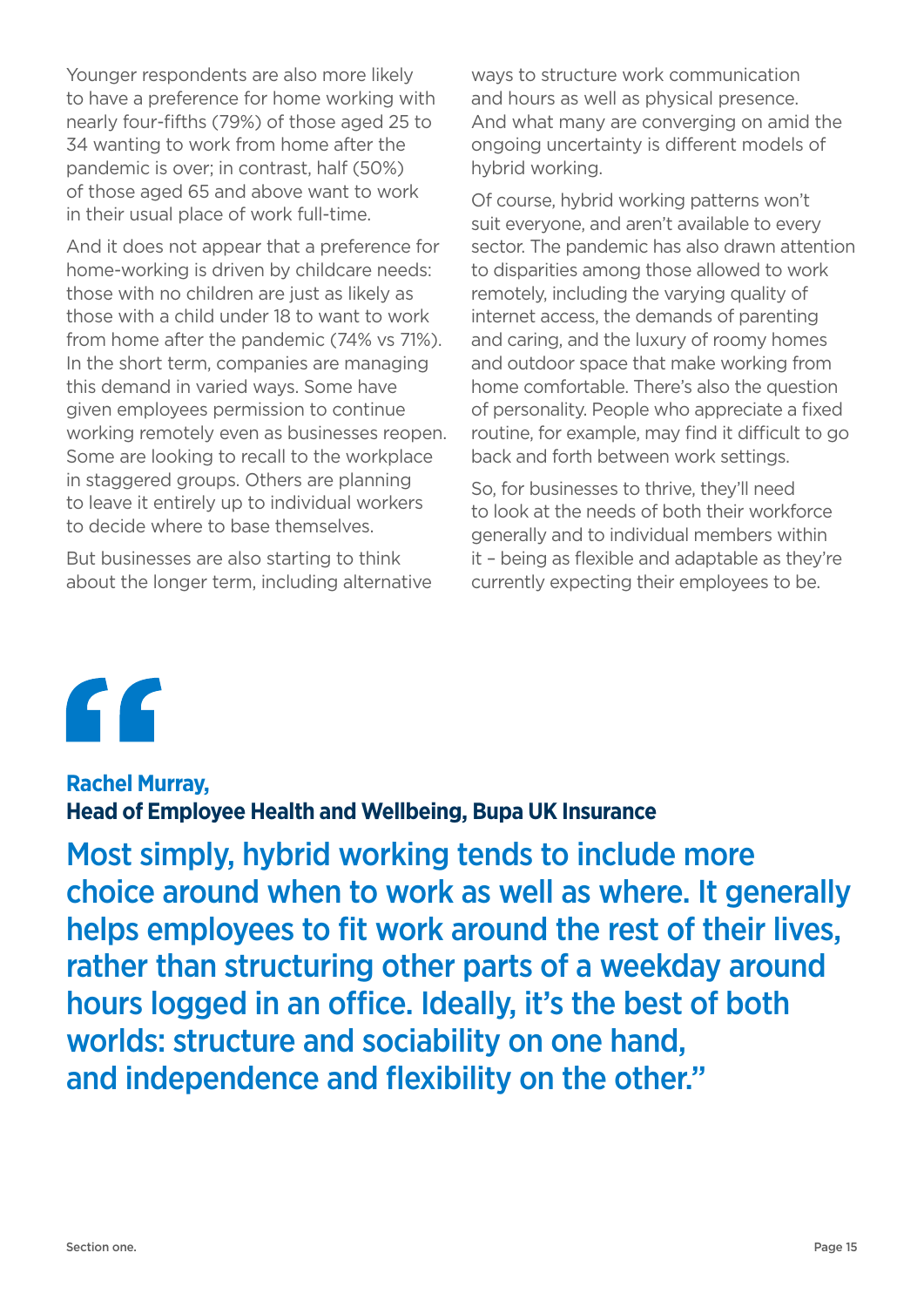### **Diversity and inclusion**

Our Census shows positive movement in diversity and inclusion areas over the last 12 months, with nearly half (46%) of employees believing that gender discrimination has become less prevalent, and 56% reporting that there is less sexual orientation discrimination this year.

For the vast majority (68%) of workers who have a disability, working from home removed some of the accessibility issues they face when going to a physical workplace. Over the past 12 months, one in seven employers (14%) have introduced policies to ensure diversity and inclusion. Employees are very positive about these; the vast majority hope their employer continues the initiatives (81%).

But there's still ground to make up here. More than a quarter of employees (28%) have personally experienced discrimination at work. This rises to 35% of women and 40% of disabled employees. There are also some specific areas where discrimination is still on the increase – 22% of workers claim that age discrimination has worsened over the last year. And a similar number (18%) have seen an increase in gender reassignment discrimination.

Which types of discrimination have affected employees' wellbeing?

**bigary** of workers claim that age discrimination has worsened over the last year

**of workers have seen an increase in gender increase in gender discrimination** 

FIG: Which types of discrimination have affected employees' wellbeing Page 16 Section one. The contract of the contract of the contract of the contract of the contract of the contract of the contract of the contract of the contract of the contract of the contract of the contract of the contr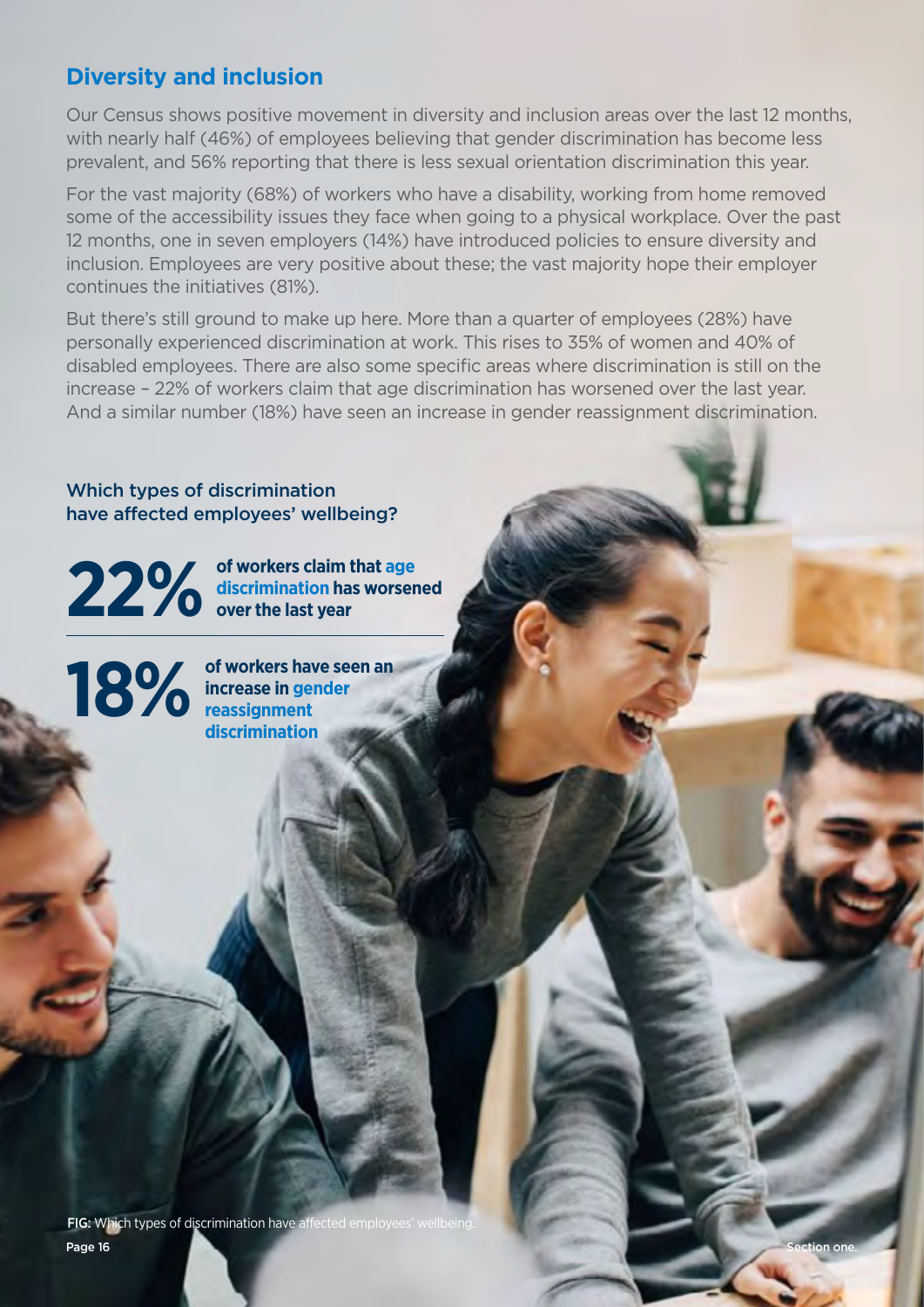

**Mark Allan, Commercial Director, Bupa UK Insurance** 

It's a no-brainer that diversity makes for a stronger workforce. When companies embrace and value employees of diferent backgrounds into an inclusive workplace, they reap the rewards in creativity and innovation, a strong company culture, improved employee performance, and more. But it's important to remember that diversity isn't the same as inclusivity. The savviest businesses are viewing inclusivity as a next step in successfully supporting a diverse workforce.

It's all about creating an environment that welcomes and includes each employee."



In terms of strategies to boost inclusivity, one of the most important routes to success is in achieving buy-in from the top. Mark Allen also notes: "Prioritising inclusivity at any organisation will be naturally a challenge if the C-suite doesn't prioritise it as well."

Indeed, the most successful organisations are also writing inclusivity into their core business values – many of which have been revisited recently, as is often the case in times of significant change.

And even while operating remotely, the most inclusive businesses encourage a culture of frequent check-ins – opening a dialogue that allows employees to honestly express their needs – or discuss challenges they may experience in the workplace (particularly those of a sensitive nature).

Many companies have already done a good job promoting non-binary and gender inclusion by providing genderneutral bathrooms. But this needs to extend to the remote space as well. Organisations can create digital 'safe spaces' by encouraging employees to add pronouns to their email signatures and usernames, or by inviting employees to reserve time for prayer and other personal needs by blocking it out on the calendar to ensure every employee feels comfortable bringing their full self to work.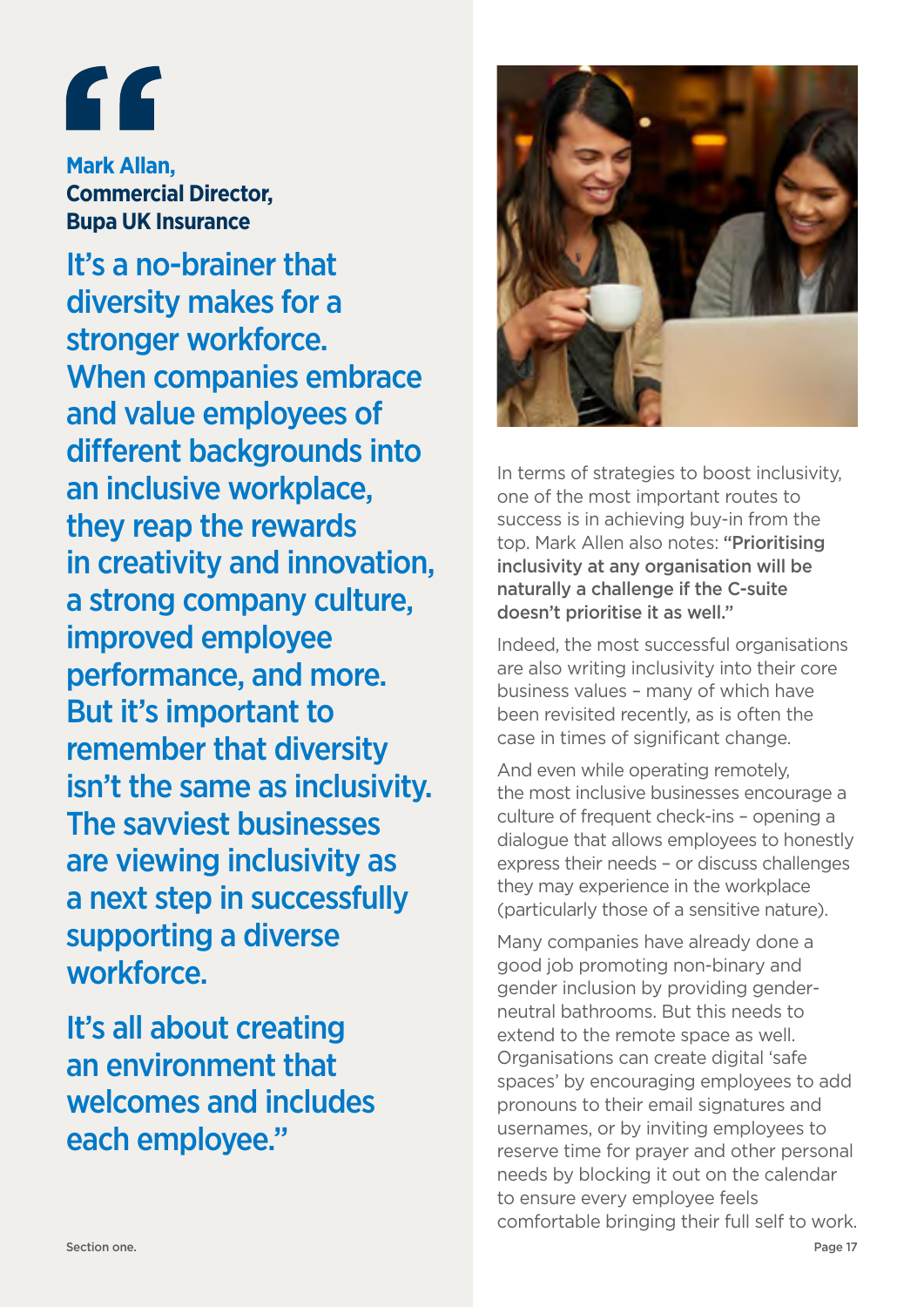### **Building a culture of understanding**

Many organisations are responding to mental health challenges through prioritising empathy and understanding, which is really encouraging to see. Some leading organisations, including *Amazon* and *Google*, have even appointed Chief Empathy Officers, to promote a culture of understanding from the top-down.

Promisingly, this is an area which has improved since the pandemic, with many employers appreciating the stresses and strains of living and working in an uncertain and often worrying time. As a result, 36% of workers believe that their employer is more understanding of mental health issues post-COVID than they were before the outbreak.



#### Are employers more understanding of mental health issues post-COVID?

When it comes to understanding and empathy, we see some notable differences between industry sectors, with financial services industries leading the way (54% of employees in these fields believe their employers are now showing more empathy). At the other end of the scale, just a quarter (26%) of employees in manufacturing believe the same.

### **54%**

of employees in the fnancial services industries believe their employers are now showing more empathy.

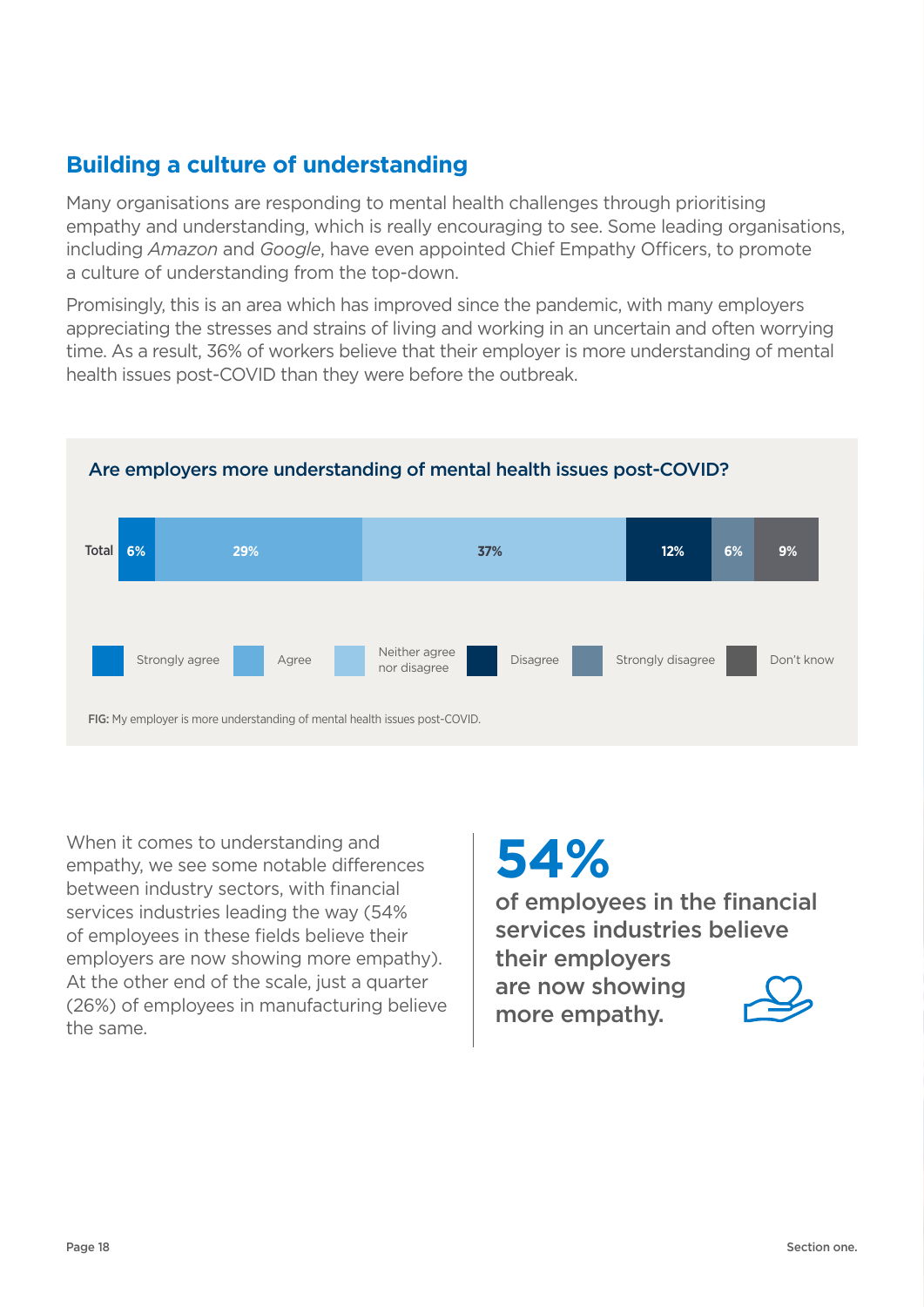**Tackling the Section two: wellbeing challenges**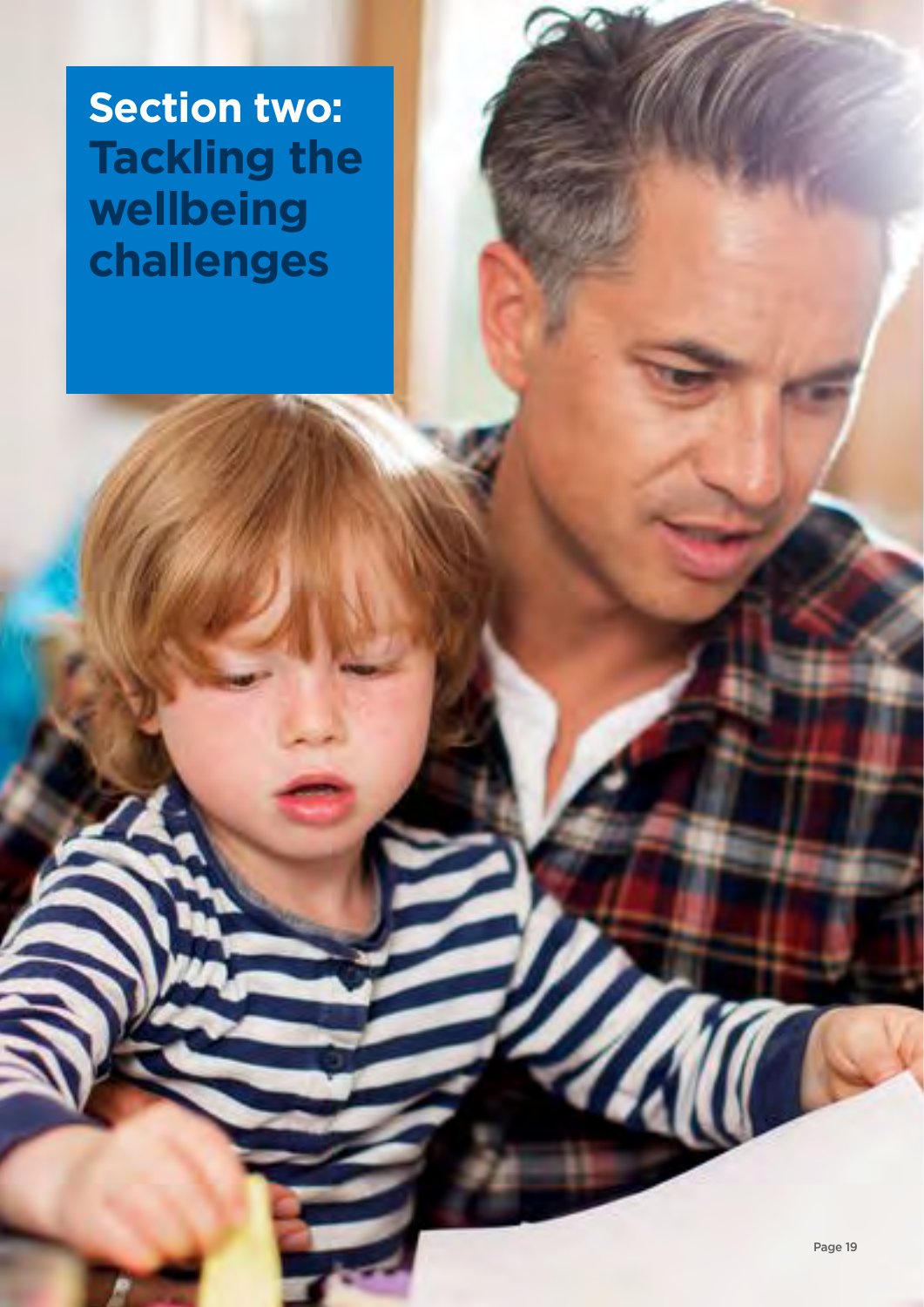Although the majority of employees in the Census report that their overall wellbeing has been good, the pandemic has still had a broadly negative impact on employee wellbeing nationwide. For most, this has only been a somewhat negative impact (55%) but a substantial minority (6%) report an extremely negative impact.

Looking at the sectors most affected, those in industries hit hardest by the pandemic, such as hospitality and leisure, report relatively low negative effects of COVID-19 on their wellbeing. This may be as a result of reduced working hours, or furlough schemes, which have been prominent in the industry, where businesses that have continued to operate over the last year have had to adjust to new ways of working, changes to remit, and possible longer working hours.

Again, there are significant demographic differences, with women more likely to report a negative impact than men. Two-thirds (66%) of female employees say the impact has been negative compared to 57% of men; however, 6% of both men and women report an extremely negative impact on their overall wellbeing.

 more likely to report that the pandemic had Almost four-ffths (79%) of 18 to 24s experienced a negative impact on their overall wellbeing, as did 69% of 25 to 34s. Far fewer older employees experienced the same: Only 50% of those aged 65 and above and 54% of those aged 55 to 64. These respondents are neither a positive or negative impact.

The pandemic has also had a particularly severe impact on those living with a disability. This group is twice as likely as those without a disability to report an extremely negative impact of the pandemic (12% vs 6%).

### **The pandemic has also had a particularly severe impact on those living with a disability.**

#### What sectors have employees' wellbeing been negatively affected by the COVID-19 pandemic?

|                  | 18% Hospitality and leisure                      |
|------------------|--------------------------------------------------|
|                  | 22% IT and telecoms                              |
|                  | 23% Real estate                                  |
|                  | 25% Manufacturing                                |
|                  | 26% Construction                                 |
|                  | 27% Financial services                           |
| 28% Retail       |                                                  |
|                  | 29% Transportation<br>and distribution           |
| <b>30% Legal</b> |                                                  |
|                  | 30% Medical and health services                  |
|                  | 31% Education                                    |
|                  | 32% Media/marketing/<br>advertising/PR and sales |

**33% Accountancy** 

FIG: sectors where employees' wellbeing are most negatively impacted by the COVID-19 pandemic.

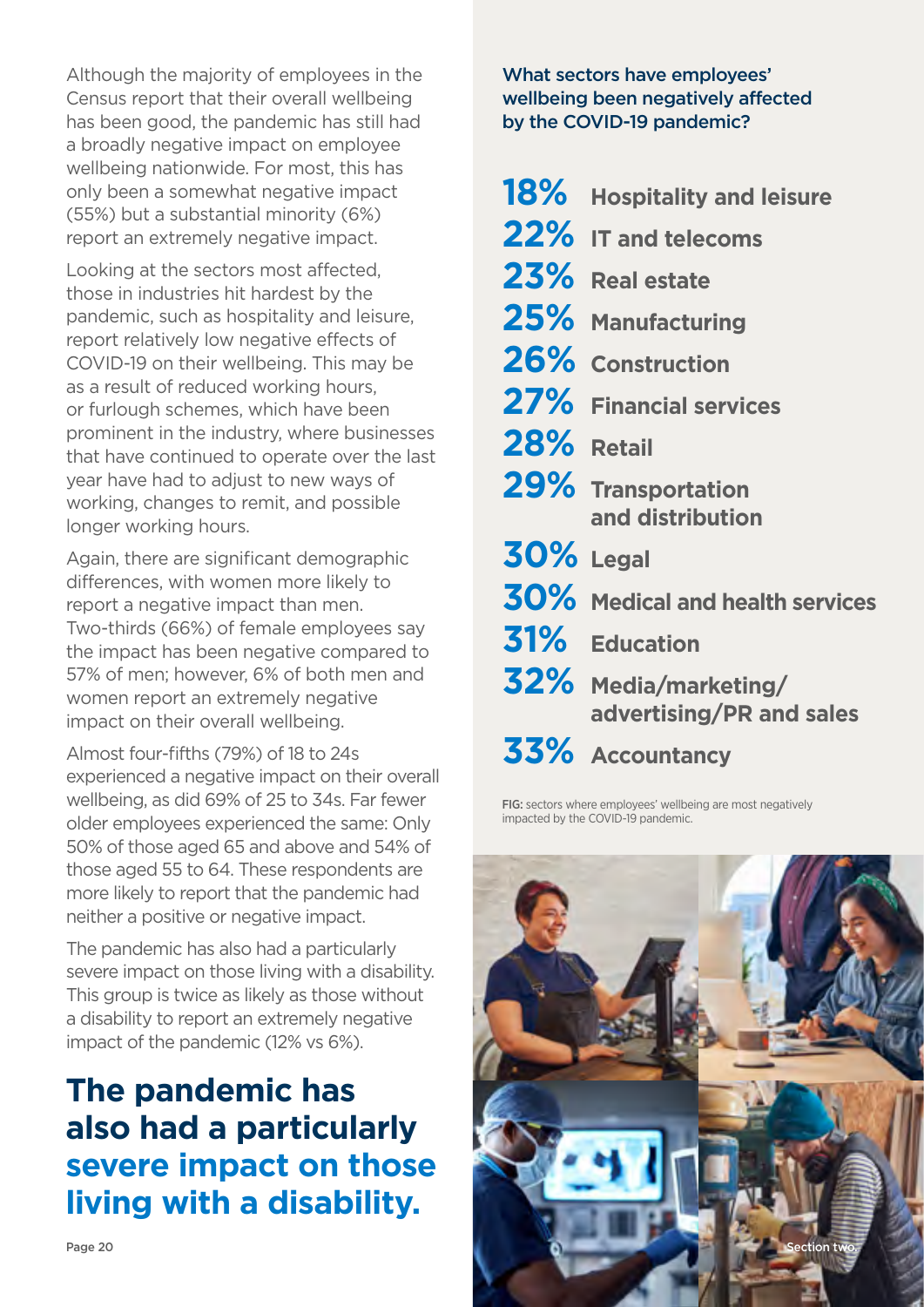### **Blurred boundaries**

When looking at the challenges to wellbeing, a natural place to start is by considering the digital technology that has kept us connected and working during the pandemic. We know that these devices are so invaluable that most employers now provide their people with a phone to stay connected to colleagues, but many have wondered whether there's a downside of connectivity as it can tether us to work 24/7.

Working without boundaries can create considerable challenges for work-life balance, especially for employees who are grappling with tricky personal circumstances, or for segmentors (people who like to keep a sharp line between work and home). Blurred lines between work and home life affected more than a quarter (26%) of employees, with longer working hours also proving challenging for 17%.

There are, of course, numerous routes to tackling this challenge. Some employers have attempted to assist work-life balance by restricting access to work systems outside of office hours, fueled by an understandable concern that people are working too much and not getting the rest they need to function effectively.





**Tom Hoosen-Webber, People Director, Bupa UK Insurance Example 15 Tom Hoosen-Webber,<br>
People Director,<br>
Bupa UK Insurance<br>
For some encourading** 

For some, encouraging open and candid discussions is the most effective route to tackling the blurred boundaries between work and home. Many managers are encouraging more honest and candid discussions with employees about their work-life balance, and how the two can work well together to enable each employee to be at their best."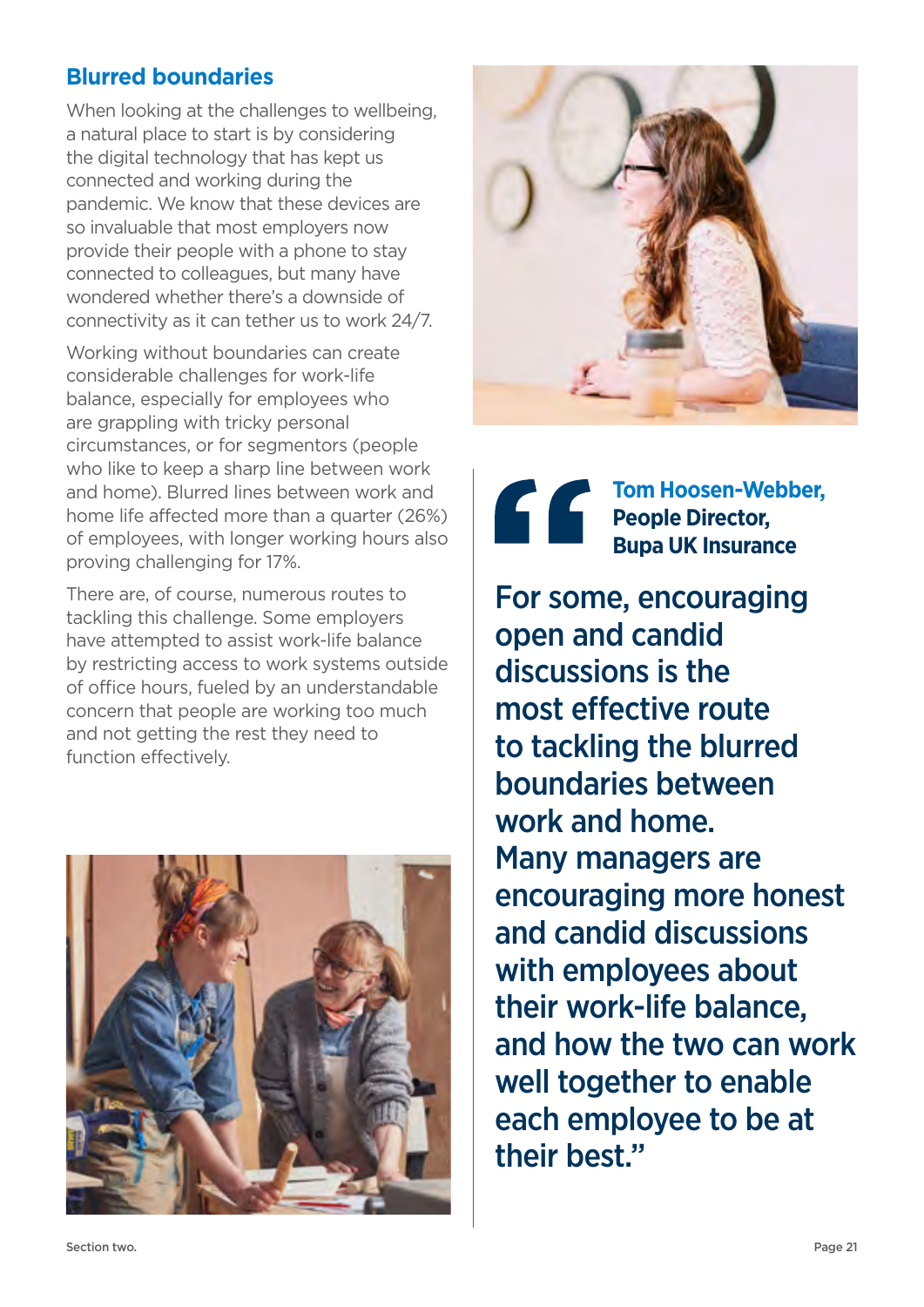### **Workload**

Workloads have had the greatest negative impact on employee wellbeing, with 27% of employees reporting this negatively impacted their mental health during the pandemic. However, this is a marked improvement on 2019, when 36% of employees cited the same.

Of course, with significant furloughs and closures in these industries, employees may have a range of other concerns, particularly relating to job security. Away from the physical office, less than one in  $20(4%)$ of employees said recognition for their work has had a positive impact on their wellbeing over the last year, while a similarly low number (4%) believed their salary had had a positive effect.

### **Workplace bullying**

Worryingly, reports of workplace bullying negatively affecting wellbeing over the past three years have increased since 2019, up from 14% to 26% this year.

There are, of course, many reasons that workplace bullying might occur. For example, role ambiguity can occur in areas where organisations have had to adapt quickly and change priorities as a result of the pandemic. These changes may lead to a lack of clear processes being implemented, and employees being unclear as to how their work fits in the new work environment.

A change in work levels can also impact employees' expectations and feelings of security in the workplace. Both an increase and decrease in work levels can leave employees feeling targeted. For example, employees working from home may work longer hours as a result of losing their daily commute to the workplace. We've seen this in some of the most under-pressure sectors, with those working in education, and transport and logistics most likely to report cases of bullying.

### **27%**

of employees reported workloads negatively impacted their mental health during the pandemic.

**4%** 

of employees said recognition for their work has had a positive impact on their wellbeing over the last year.

This can lead to deadlines becoming more urgent, and increased expectations that these deadlines will be met.

In addition, employees face the uncertainty of who to turn to with issues outside of the physical workplace. When faced with personal issues or health concerns, individuals may struggle to know who to speak to. This can allow cases of bullying to fly under the radar as, despite the increase in the number of cases of bullying reported over the last year, colleagues report that bullying has improved over the last year overall.

Working from home can also heighten the capacity for employees to feel isolated and excluded. This can occur both intentionally and unintentionally; for example, team members may not be invited to certain meetings over Teams or Zoom, or be included in certain 'group' instant messages. Although these occurrences may be unintentional, they can lead to employees feeling marginalised and excluded.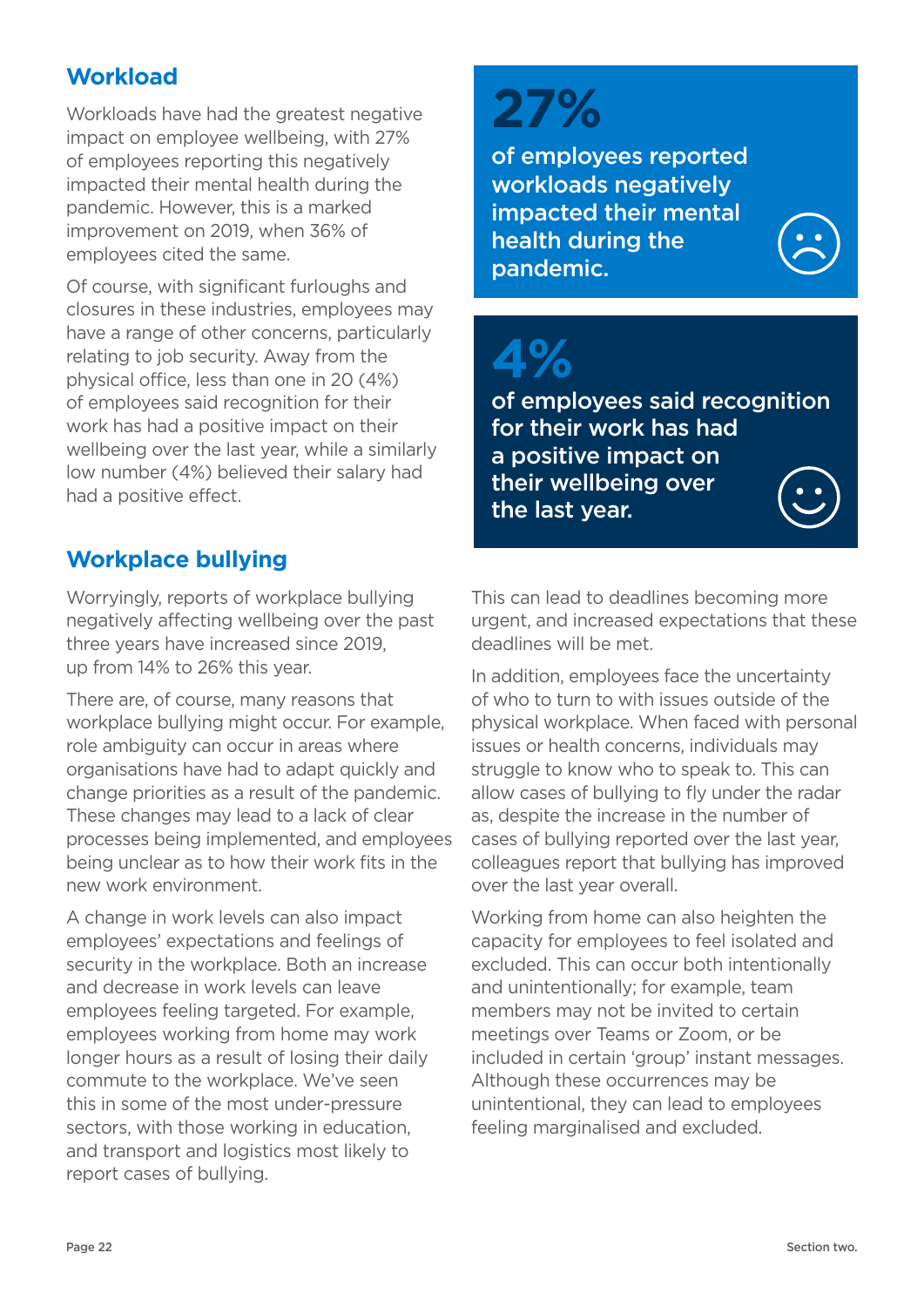### **Job security**

A much greater concern for employees to address is that of worries around job security. As furlough schemes and redundancies have hit the headlines, it's no surprise that many businesses in many industries have been negatively affected by the pandemic.

In 2019 more than three in ten (31%) employees believed job security had a positive impact on their wellbeing: This figure dropped to just 2% in 2020. This suggests that job insecurity is on the increase and, certainty around employment status, is no longer as widely enjoyed.

Job insecurity and financial concerns can also have potentially adverse consequences on employee mental health. To tackle these feelings, it may be particularly important for employers to be mindful of the stress that uncertainty causes, as well as (where possible) instilling hope or agency in employees.



### **Presenteeism**

While there are numerous issues affecting the mental health of employees, we are not seeing a correlation with sick leave. Indeed, 72% of the workforce didn't take a sick day in 2020, with those in hospitality significantly less likely to take sick leave – perhaps due to greater instability in the sector, which has been among the hardest hit over the last year.

What percentage of employees did not take a sick day last year by industry?

|             | 63% Medical and health services           |
|-------------|-------------------------------------------|
|             | 66% Accountancy                           |
| $68%$ Legal |                                           |
|             | 69% Financial services                    |
| 69% Retail  |                                           |
|             | 70% IT and telecoms                       |
|             | 70% Media/marketing/                      |
|             | advertising/PR and sales                  |
|             | 71% Education                             |
|             | 72% Manufacturing                         |
|             | 72% Real estate                           |
|             | 73% Construction                          |
| 75%         | <b>Transportation</b><br>and distribution |
|             | 84% Hospitality and leisure               |

FIG: The number of employees who did not take a sick day last y industry.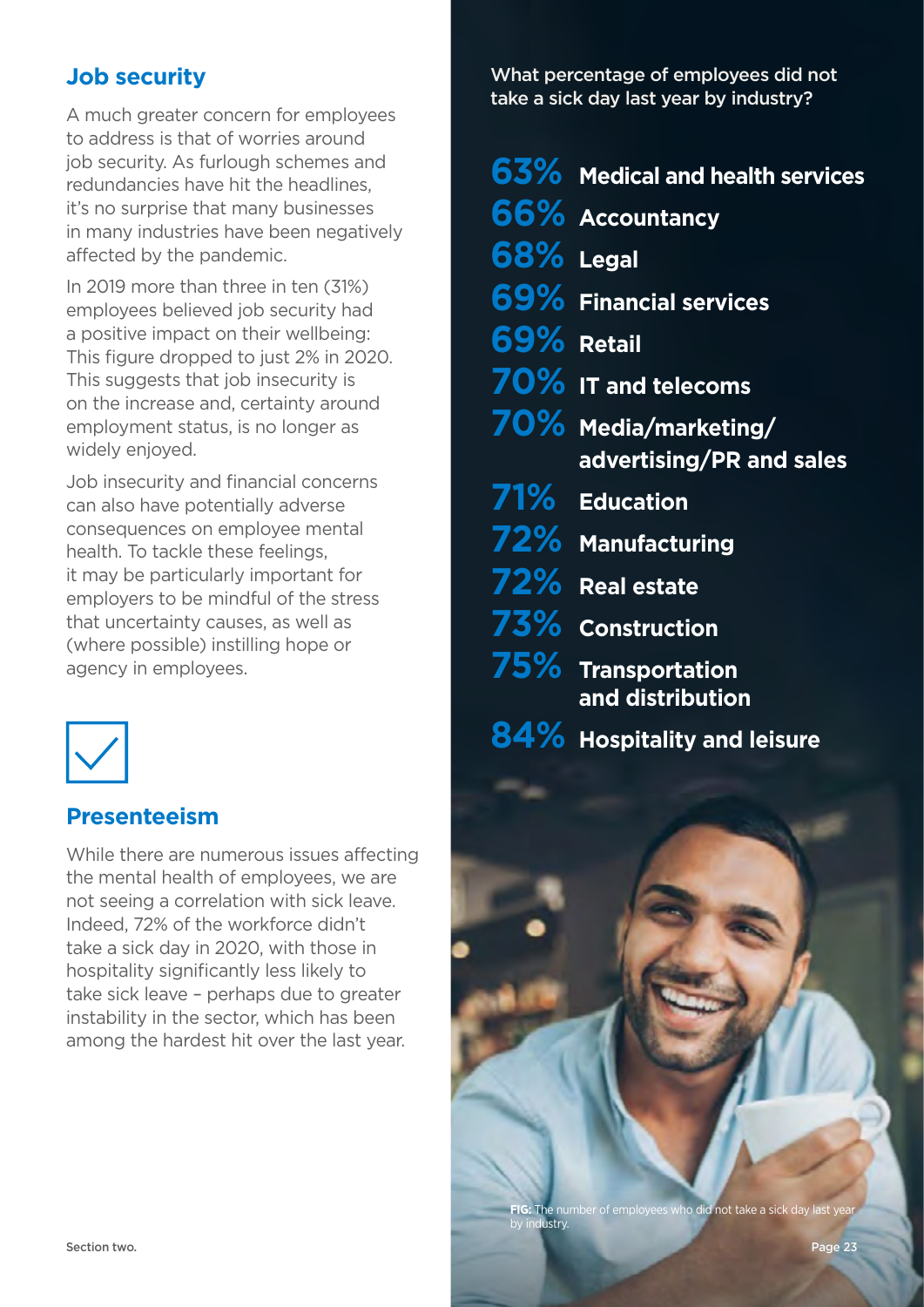But the question is whether presenteeism (or working while sick), which can cause productivity loss, poor health and exhaustion, is at play here. Presenteeism may have many motives; for example, an employee may work while sick because they simply need the money, and cannot afford to take time off due to illness. Other reasons include feeling that their career prospects may be damaged if they take time off, blurred lines between home and work, and an expectation of presence driven by management.

Different employers will have different sick leave policies, but the business case is simple: Having a workforce that's healthy, engaged and motivated helps businesses to thrive.

**|| ||**<br>Empl **Louise Aston, Wellbeing Director, Business in The Community**  Presenteeism has an adverse impact on employee wellbeing, engagement and productivity. Employees should be trusted and judged on their outputs, not on how many hours they are visible. With a global pandemic causing a major recession and job insecurity, it's not surprising that absences for sickness are lower than they were in 2019. However, we know that people get sick, and it's important that they are encouraged to take the time of they need to recover. The increasing dependence on remote and hybrid workforces provides employers with a once in a lifetime opportunity to adopt new ways of working that enhance wellbeing for everyone."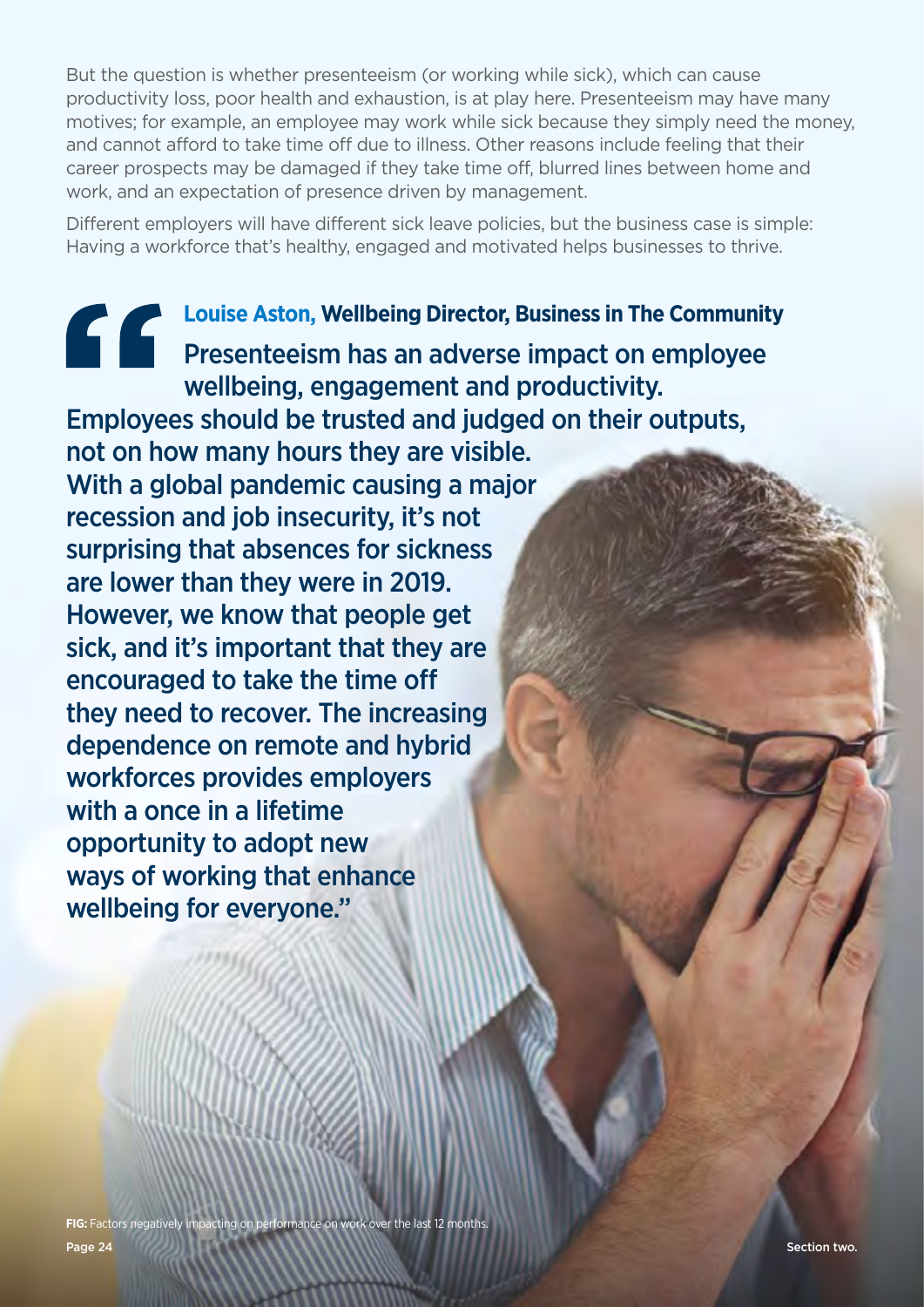### **Section three: of wellbeing The provision services**

PIC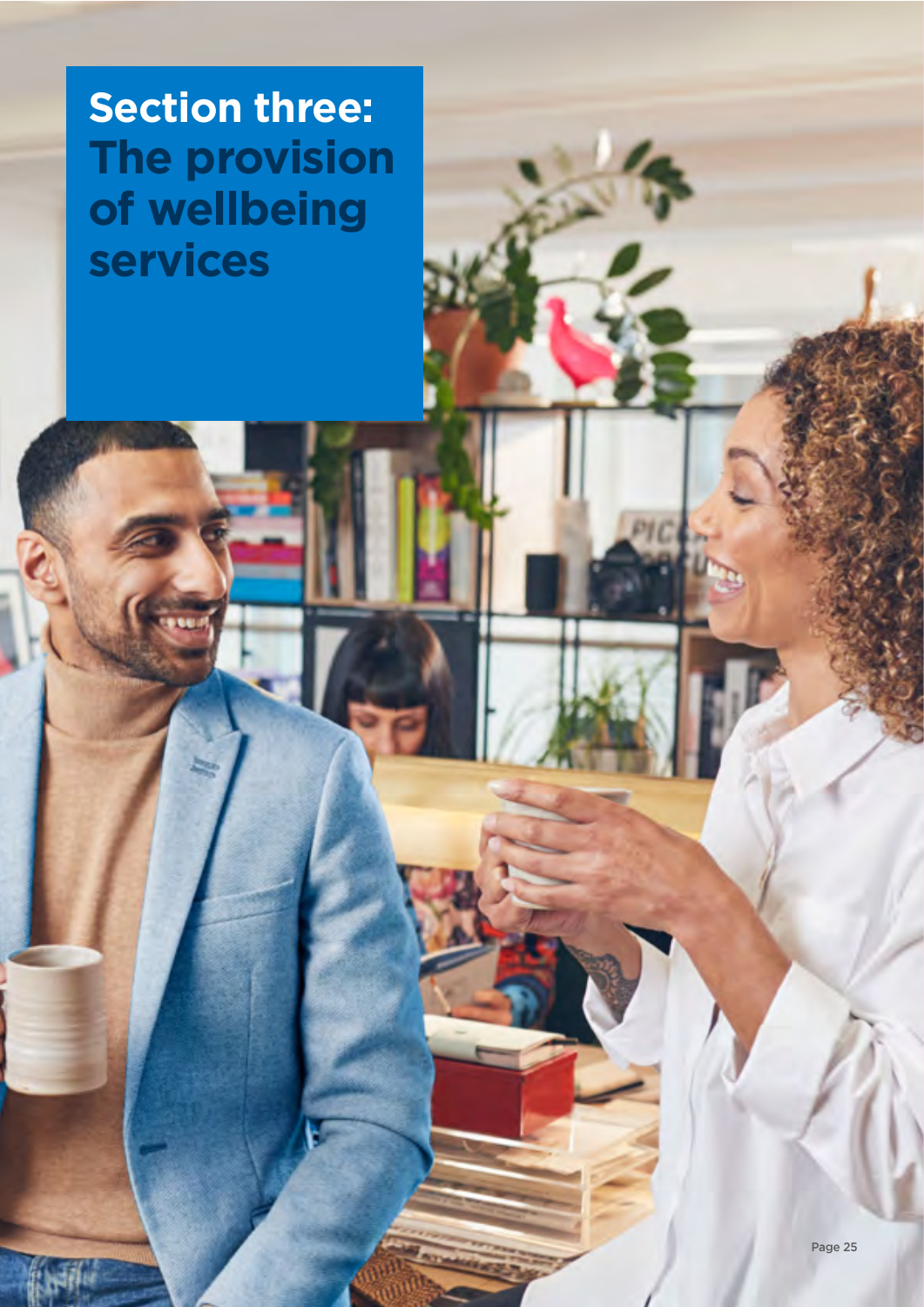Wellbeing benefits are no longer considered a 'nice to have' but rather a necessity for a successful business. Employers that offer packages that help employees grow their careers, obtain a healthy work-life balance and work more productively are now increasingly well recognised. Positively, nearly half (46%) of employees feel that the wellbeing services on offer from their workplace have improved over the last 12 months. However, despite clear progress, there is still work to be done.

More than six in 10 employees value the wellbeing services offered by their employer. However, 73% of workers would like to see further additions to their employers' wellbeing policies including better work-life balance (41%), initiatives to keep up staff morale (40%) and more fexibility in terms of working patterns and hours (38%).



### **6 in 10**  employees value the wellbeing services offered

by their employer.

More than

Promisingly, employees say that, if needed, they know how to use the health and wellbeing services offered by their employers. Nearly two-thirds (63%) say they've used the services on offer more during the last 12 months than they did previously, suggesting that pressures around the pandemic has spurred increased uptake.



Section three.

Page 26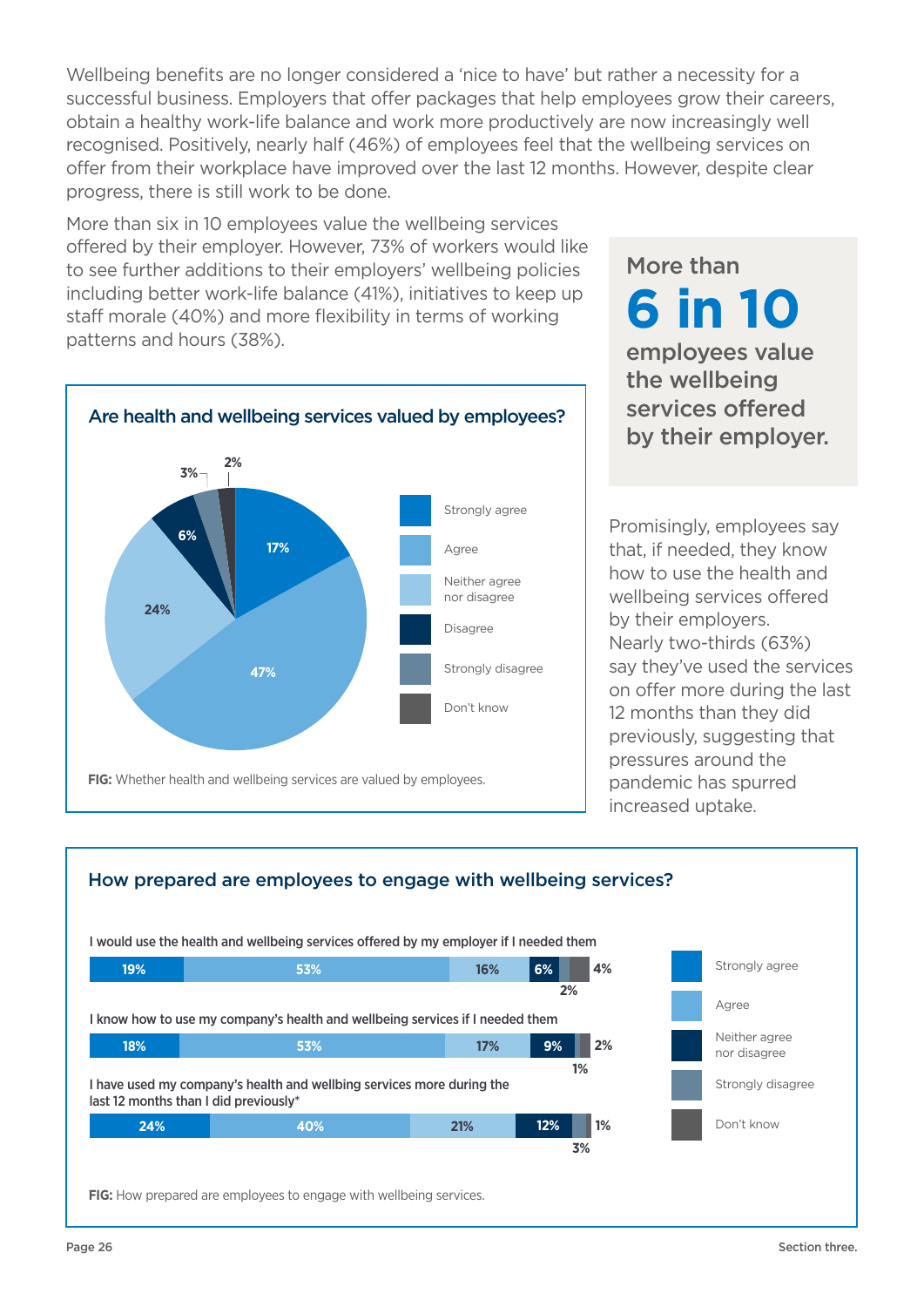There are a number of specific 'asks' that employees have for the year ahead, including more time off for medical appointments or access to virtual health services. Interestingly, the prospect of better wellbeing services from their employer are significantly more valuable to women than men (69% vs 61%).

### **Facilitating medical care**

Positively, the majority of employees (65%) say that it is easy for them to take time off work for a medical appointment, but a significant number (27%) have still avoided or delayed seeking medical help due to work commitments. And even for those who can readily take time off, appointment availability can still act as a barrier to treatment times: Just a quarter (24%) say that it is easy for them to get a doctor's appointment.



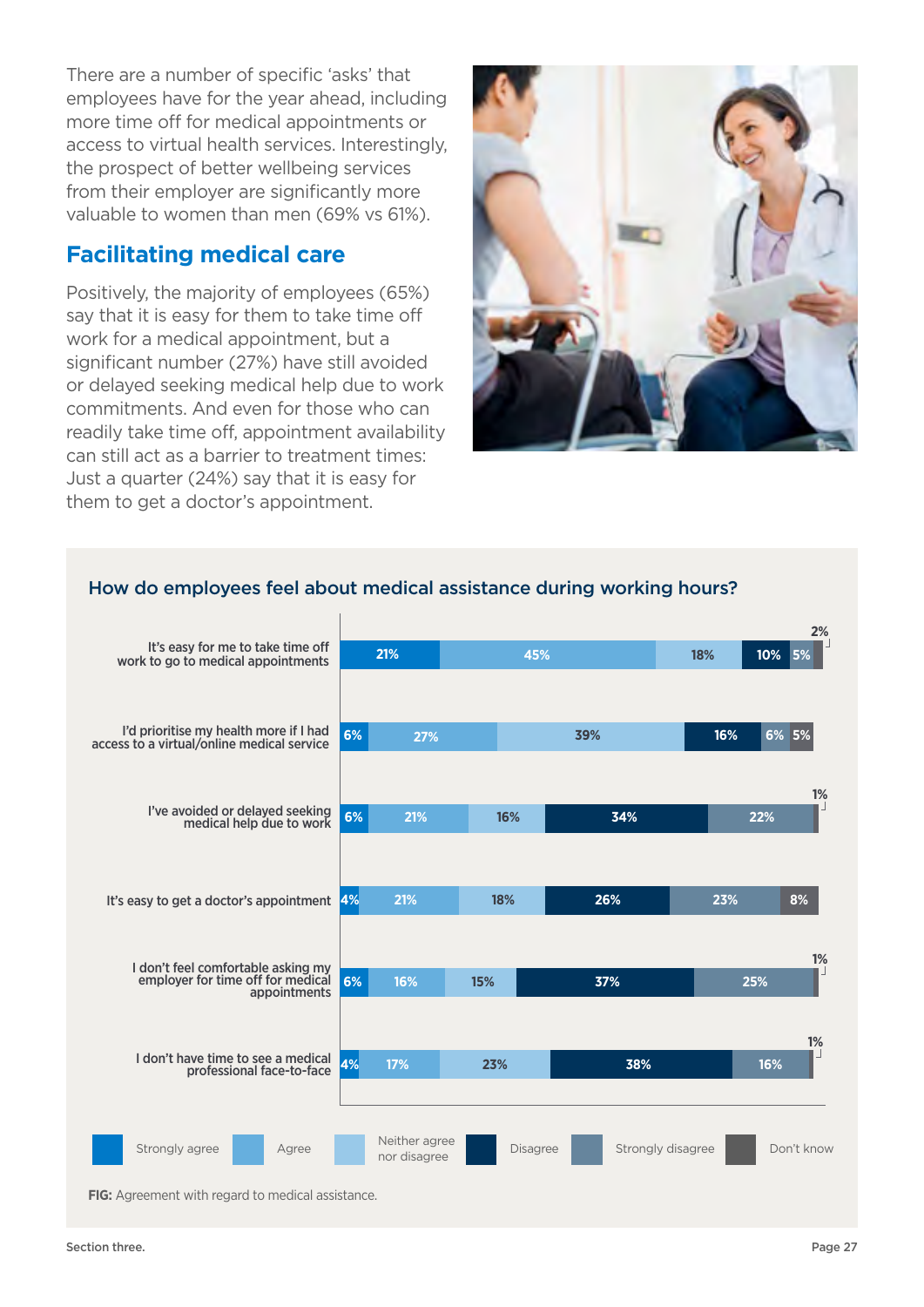

Younger employees are the most likely to struggle with taking time off work for medical care – only 57% of those aged 18 to 24 say it is easy for them to take time off work

for appointments, compared to 70% of those aged 65+. Younger employees are also more likely to delay their healthcare, with 31% of those aged 25 to 35 saying they have delayed seeking medical help to work. This age group are also the most likely to say they do not feel comfortable asking their employer for time off for medical appointments (26%).

Given these barriers to taking time off work for medical appointments, it follows that younger employees are also the most open to online and virtual services which may be more accessible than in-person appointments. Overall, a third of employees (33%) say they would prioritise their health more if they had access to virtual medical services and this rises to almost half (47%) of those aged 25 to 34.

### **Encouraging open dialogue**

For some business owners and employees, mental health seems like a personal concern, and, as such, one that shouldn't be discussed at work.

But opening up workplace culture to encourage discussions about mental health is crucial to tackling the underlying issues. The key is to lead by example and give employees plenty of opportunities to ease into discussions that were once considered taboo. This can create a much more accepting environment in which mental health is given more consideration.

Of course, changing company culture starts as a top-down issue, beginning with changes that management puts into action, but the lion's share of the work depends on employees. It's management's job to steer



### **Alison Unsted, Deputy CEO, The City Mental Health Alliance**

It's crucial that organisations demonstrate commitment to action from senior leadership by nominating a mental health and wellbeing lead at Board or senior leadership level, to drive sustainable change and infuence healthy business culture. And a big part of leading this change is by encouraging an open dialogue. This can start with leaders being more open about how they are feeling and how they look after their own wellbeing, which we have increasingly seen during the pandemic. This signals that this business has an open culture and cares about mental health."

their workforce in the right direction, but how employees react is what lets them meet, exceed, or fall short of management's goals.

It isn't hard to see why: If discussing mental health challenges leads to awkwardness or judgement from peers, then that nudges the workplace towards a culture where mental health isn't treated as seriously as it should be. By encouraging employees to be empathetic and listen, organisations can make sure the workplace is always moving in a positive direction.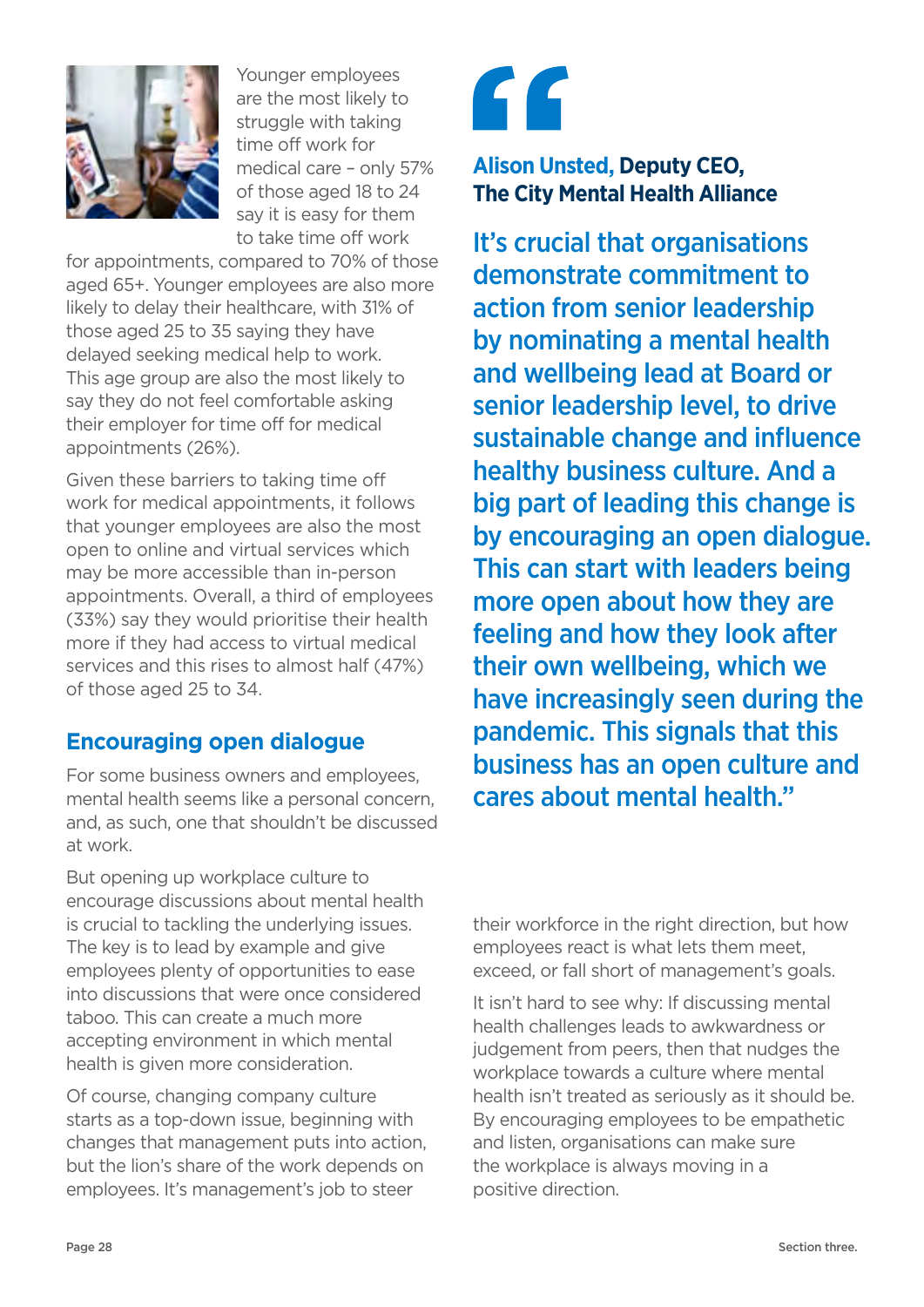### **Better communication**

Of course, wellbeing programmes are only effective if employees are engaging with them, and are open to using the services on offer. Surveys on needs and interests, interviews and focus groups are good ways to understand what is important to employees. They can also gain insight into what might motivate employees to make changes for a healthier lifestyle.

### **Communication is key to successful employee engagement. Mark Allan, Commercial Director, Bupa UK Insurance**

 $\epsilon$ 

We're all on a journey to recovery, and while employers are doing the best they can, knowing the right course of action for your people can be tricky. Even the most comprehensive wellbeing programmes can only be impactful if employees know about them. The most successful firms are those who talk to employees on their own terms, in the way they want, – and then capture feedback on programs, including satisfaction and suggestions for improvement."

One of the best ways to ensure employees engage with wellbeing programmes is open dialogue between employer and employee. But this is further complicated by self-stigma surrounding mental health problems at work, where employees are embarrassed or uncertain about opening up to their colleagues or bosses. Self-stigma encourages individuals to hide their symptoms, often worsening their condition and contributing to the lack of understanding on the subject.

### **Education**

It's a positive sign that workers report being more aware of their mental and physical health than ever (55% say this is the case.)

However, experience of mental illness can differ widely, making it hard to spot. Symptoms can range from physical (such as fatigue or headaches), psychological (such as anxiety and sadness), behavioural (such as increased alcohol consumption and restlessness) and changed attendance patterns (such as lateness and working long hours).

Employees may benefit from information and guidance on how to spot early warning signs, together with the freedom to talk about them and to seek help if needed.

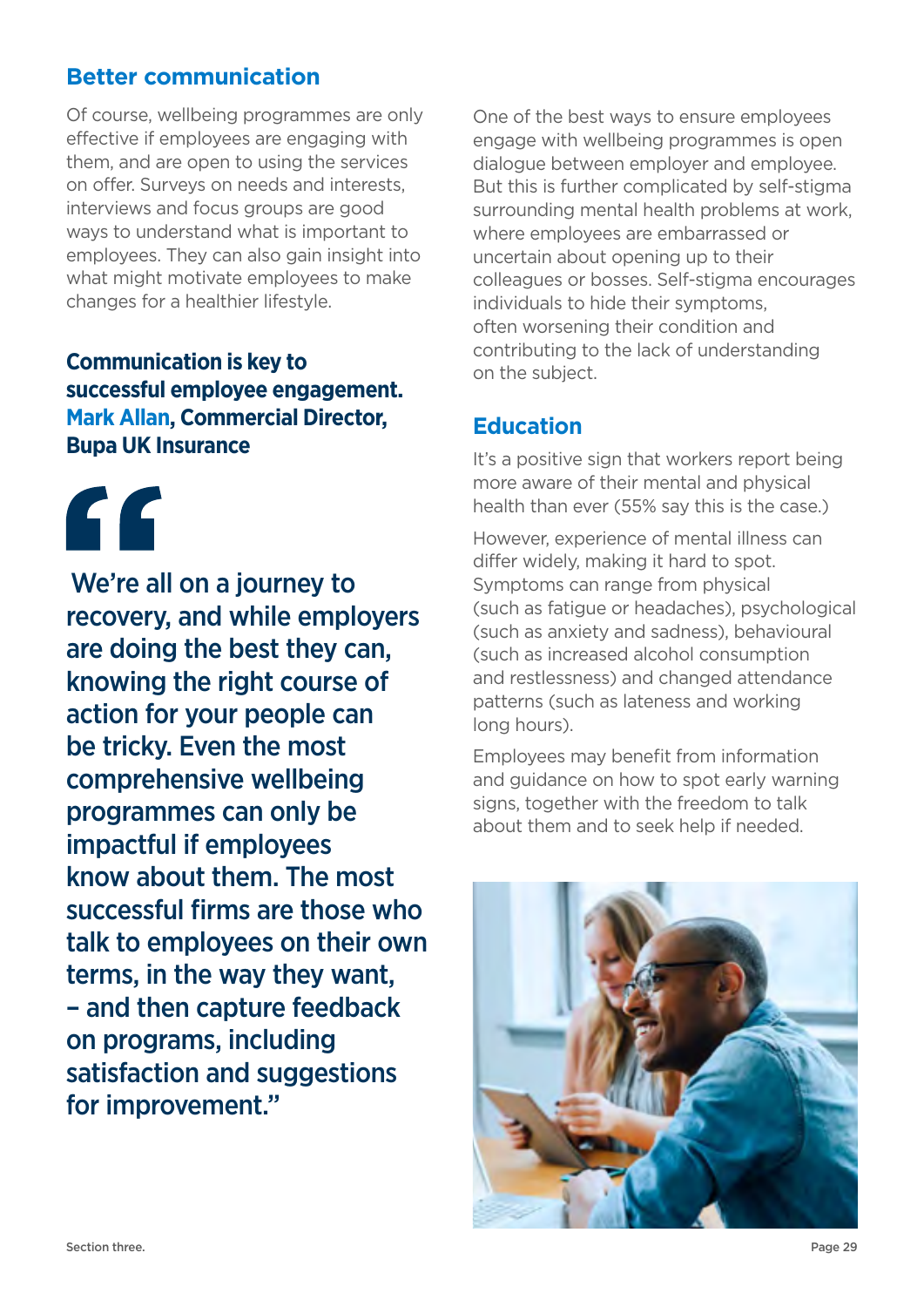### **Section four: Change for the long term**

m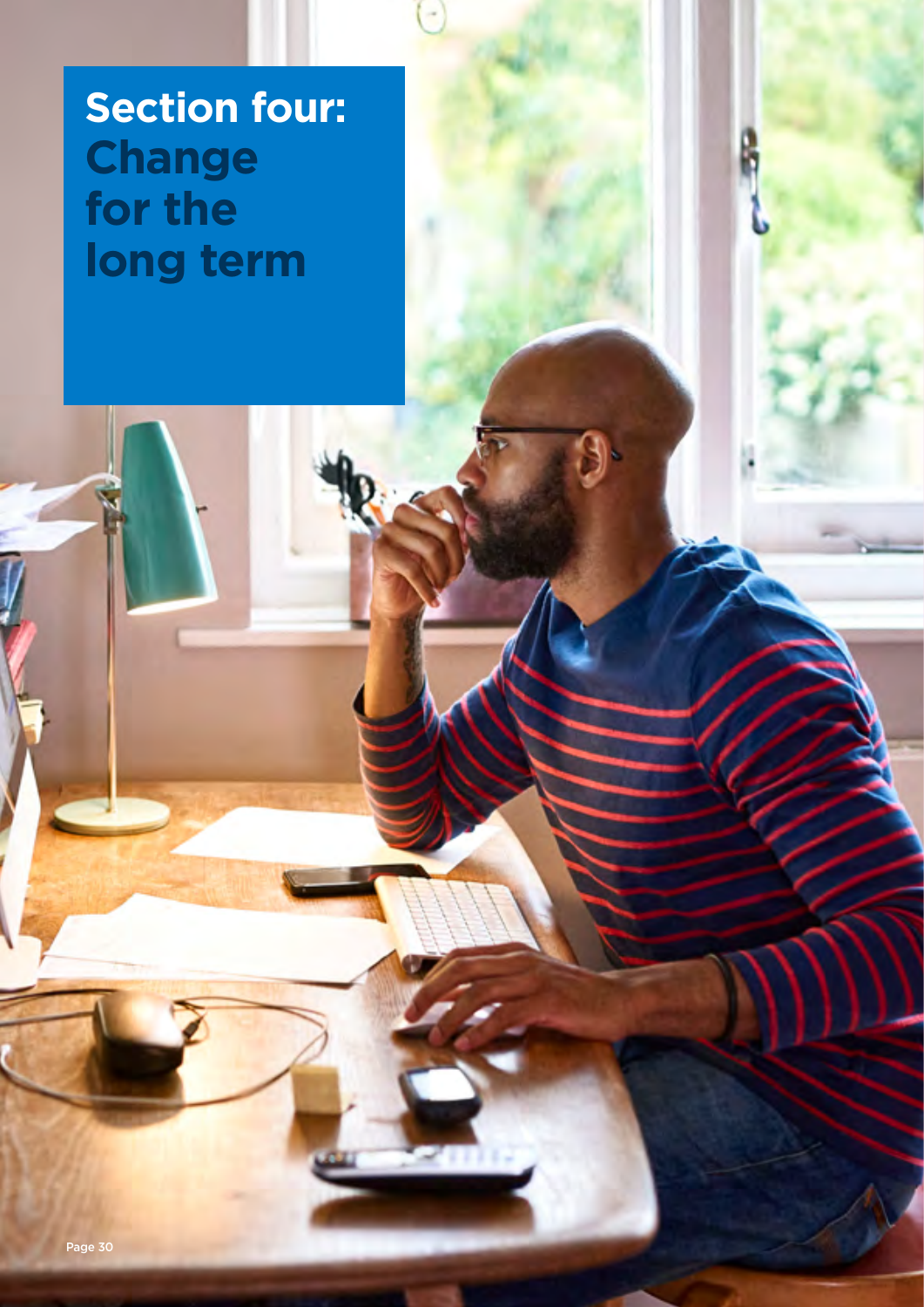The COVID-19 pandemic has fundamentally changed what we mean by being 'at work'. As employers around the world grapple with what work should look like in the aftermath of the pandemic, it seems likely that a significant number of people will continue to work at least in part from home as part of a flexible, hybrid model.

Many companies have established that remote working can work for the longer term, and that productivity can remain high in even the most challenging circumstances. Despite this, with a new operational agility comes a different set of risks to employee wellbeing. The new burnout is driven by fear of job losses; an inevitable blurring of work/ life balance; isolation; workplace suitability and adequate and reliable technology.

Concerns around the economy, particularly for the hardest-hit sectors, can result in employees working longer hours to establish themselves as indispensable or improve their future prospects. Fatigue and stress, combined with wider societal anxieties around the pandemic and the lack of a clear endpoint, have resulted in employee wellbeing issues, and will pose a once-in a-generation challenge for business leaders.

Companies should be praised for their successful and rapid transition into crisis mode, which has provided vital reassurance for their workforce. The impact of this initial reassurance is clear from this study: employees feel supported and wellbeing programmes are improving. However, businesses now need to look ahead. While providing long-term clarity is a tall order, mitigating risk and benefitting from opportunities starts with communicating protocols in place for fast reaction.



**Adopting a radical employee-focused approach will facilitate the employee experience.**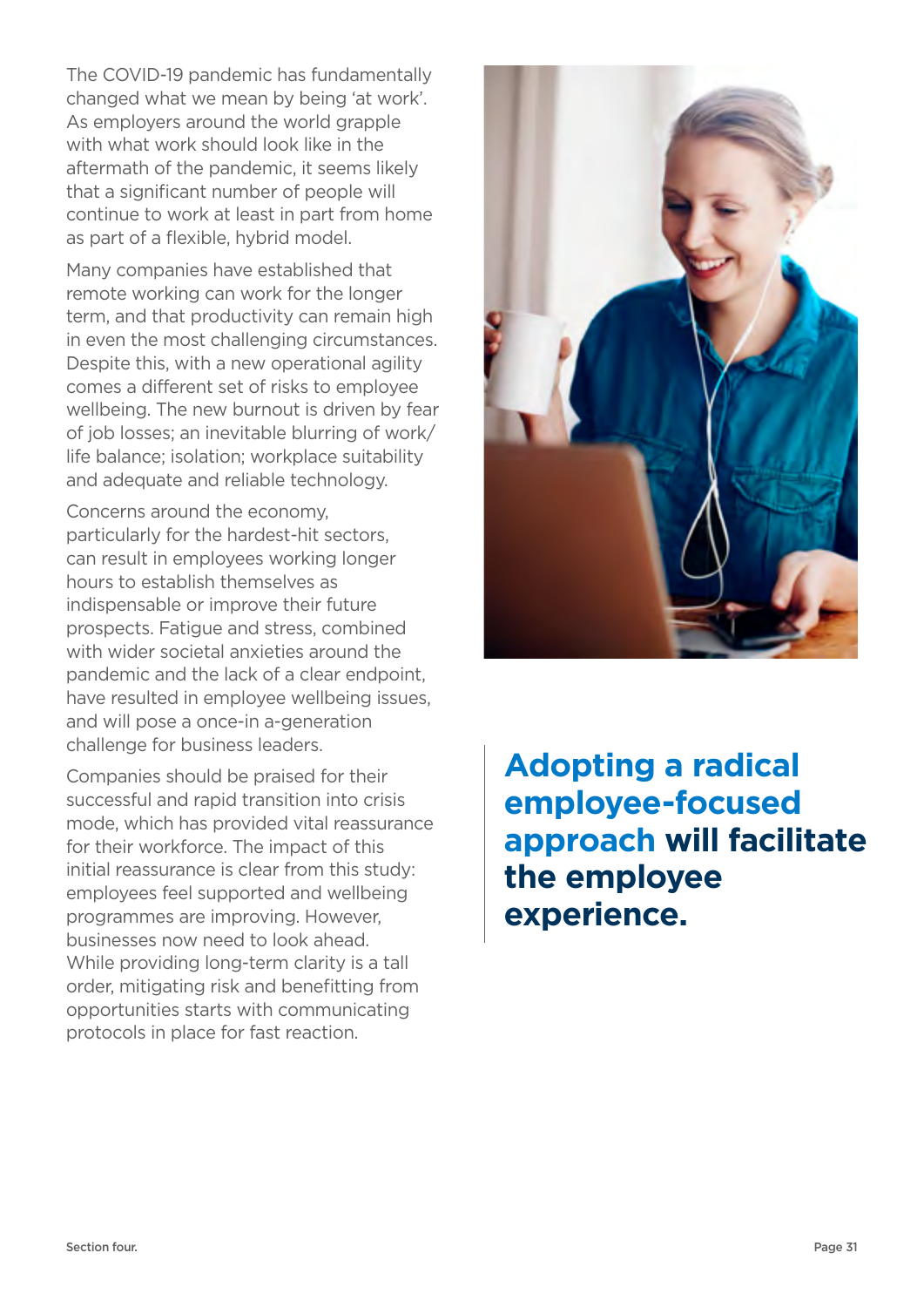# "

**Rachel Murray, Head of Employee Health and Wellbeing, Bupa UK Insurance** 

There will be no return to the 'old normal'. Organisations and managers do not have the answers to the uncertainty of the future ways of working, but in order to maintain the initial levels of positivity from employees, employers must continue to engage and communicate with empathy.

Leadership development models must focus on care, human connection and resilience. Otherwise the fallout of a stressed workforce, working under uncertain conditions with no end in sight, means burnout could become another epidemic of sorts, affecting both employers and society."

As well as an accelerated, proactive listening strategy to understand and manage stress in this fluid situation, a productive digital experience will help the workforce cope with prolonged remote working, with provisions to ensure workforce interaction and ward off isolation. HR functions must also look to evolve by adopting a radical employee-focused approach to facilitating the employee experience.

### **Resources**

[1] McManus, S., Meltzer, H., Brugha, T. S., Bebbington, P. E., & Jenkins, R. (2009). Adult psychiatric morbidity in England, 2007: results of a household survey.